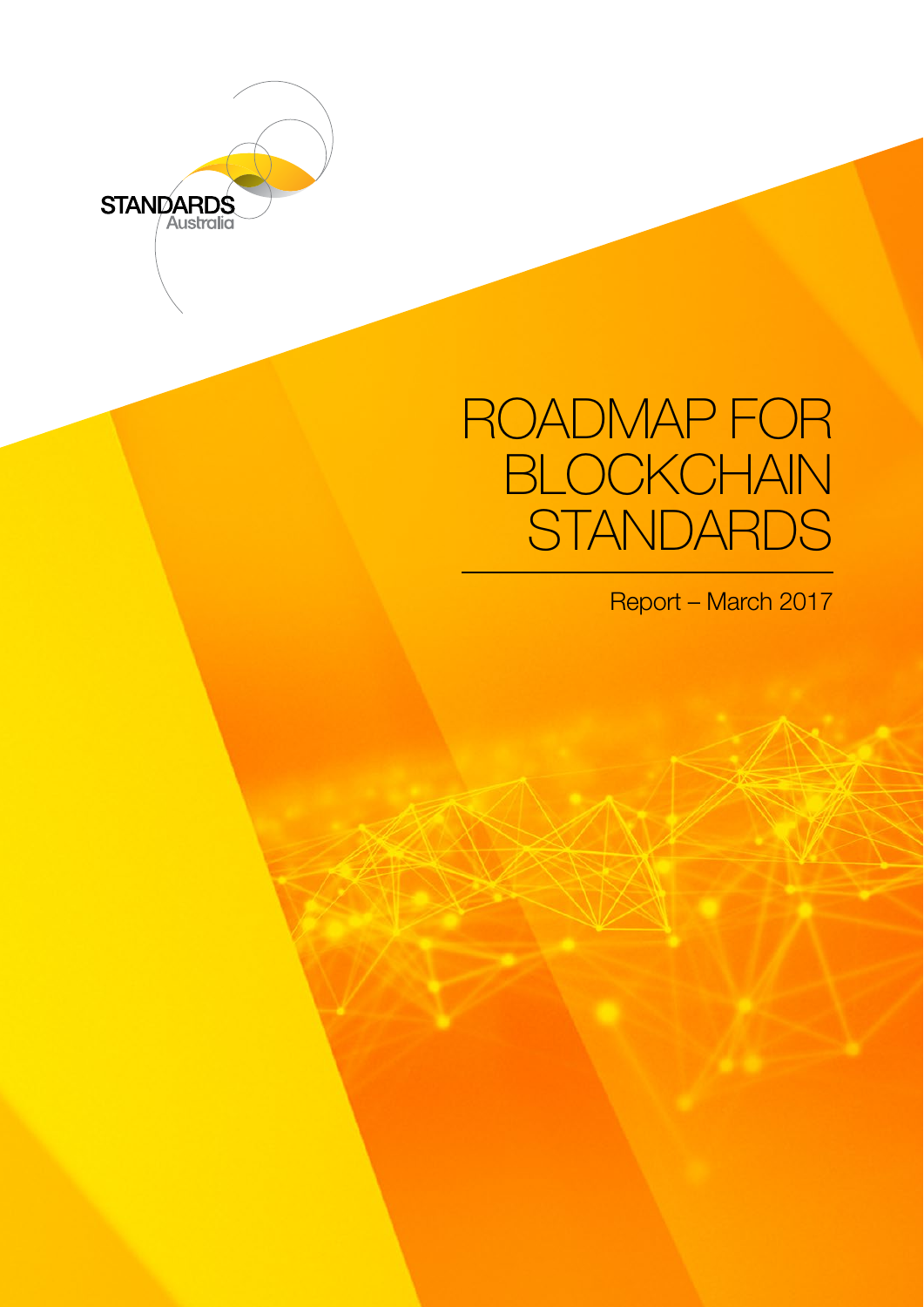

# Acknowledgements

This Standards Australia report, *Roadmap for Blockchain Standards Report – March 2017*, was prepared by Varant Meguerditchian, General Manager Stakeholder Engagement, Standards Australia.

Useful comments and suggestions on various aspects of the Roadmap were provided by Mr Rob Hanson (Data61), Mr Scott Farrell (King & Wood Malleson), Mr Craig Dunn (Stone & Chalk), Mr Nick Addison (Fintech Australia), Mr Gilbert Verdian (Remitt), Mr Adrian McCullagh (Griffith University), Ms Jo-Ellen Courtney (Standards Australia) and Mr Damian Fisher (Standards Australia).

The cover, other graphics, and type setting were done by Mr Mark Schafer, Standards Australia.

Financial and co-resourcing support for the Roadmap for Blockchain Standards from the Commonwealth of Australia is gratefully acknowledged.

The report does not reflect the views of Standards Australia.

# **Contents**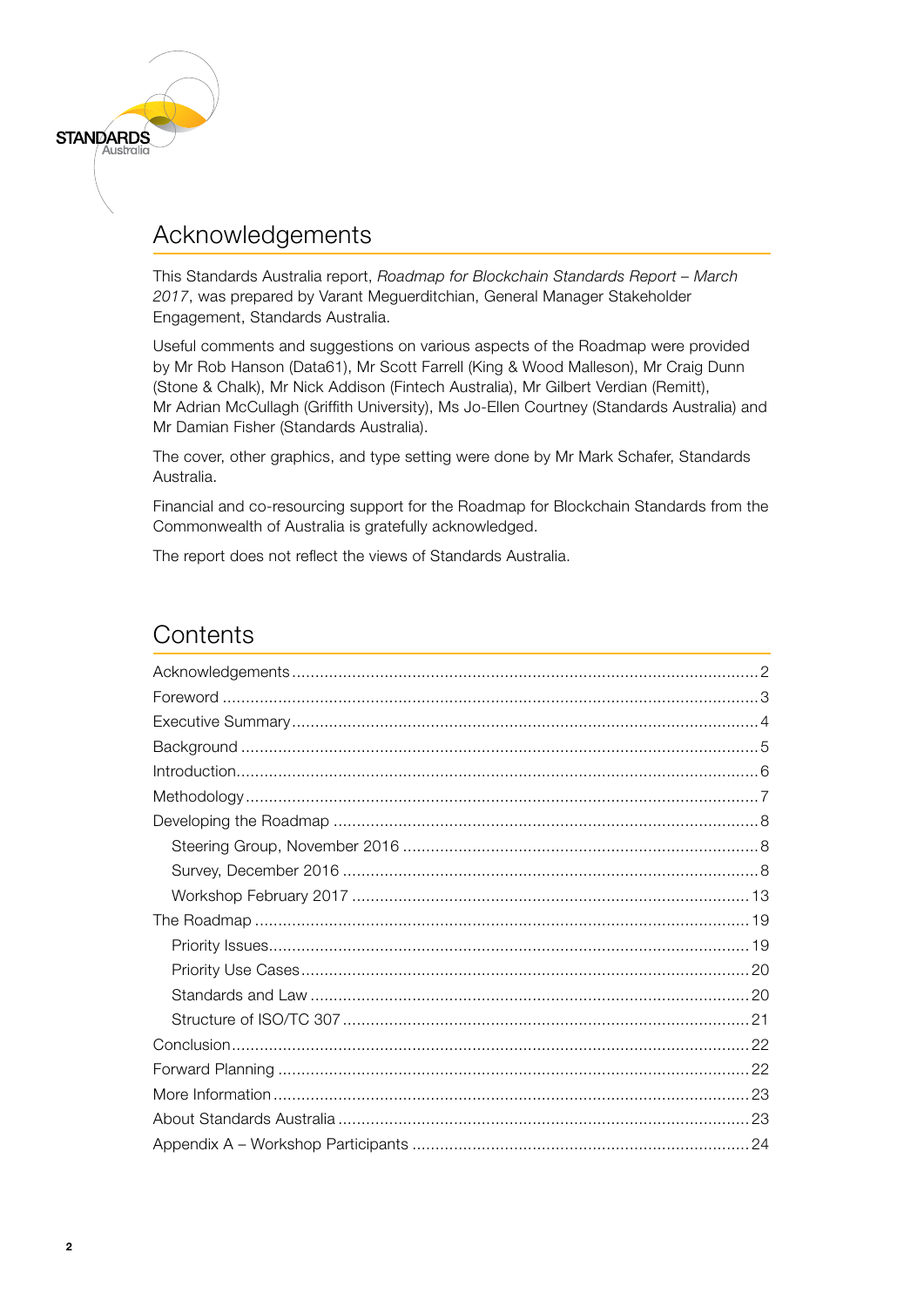### <span id="page-2-0"></span>Foreword

# Dr Bronwyn Evans, Chief Executive Officer, Standards Australia



The emergence of new and exciting applications of blockchain and distributed ledger technologies (DLTs) present far-reaching opportunities for Australia and its international partners. Having first developed as a core component of the decentralised digital currency bitcoin, blockchain is now considered a transformational technology with broader applications.

Blockchain has the potential to support efficient and secure real time transactions across a large number of sectors. From enabling efficient and accurate financial services to providing visibility along the supply chain, and from streamlining

government services to delivering confidence in identity accuracy to consumers, blockchain and DLTs have the capacity to revolutionise the way we do business.

For many Australians and global stakeholders the key to utilising blockchain technologies is contingent upon the performance of the systems. While economic efficiencies, improvements in standards of living and increased access are just some of the benefits of applying blockchain technologies, there is a broad community expectation that an appropriate legal and standards framework will be developed in order to establish market confidence.

This report explains the methodology and process used by Standards Australia to develop a Roadmap for Blockchain Standards. It highlights the critical role Australia will have in leading international efforts to develop blockchain standards under ISO/TC 307 Blockchain and electronic distributed ledger technologies.

The work undertaken by Standards Australia supports the Australian economy by enabling the spread of technology and creating new sustainable industries for the future. This report also demonstrates Standards Australia's ability as an independent facilitator to deliver policy and standards related solutions to contemporary matters of public priority in Australia. Standards Australia is proud to have facilitated the development of the Roadmap for Blockchain Standards.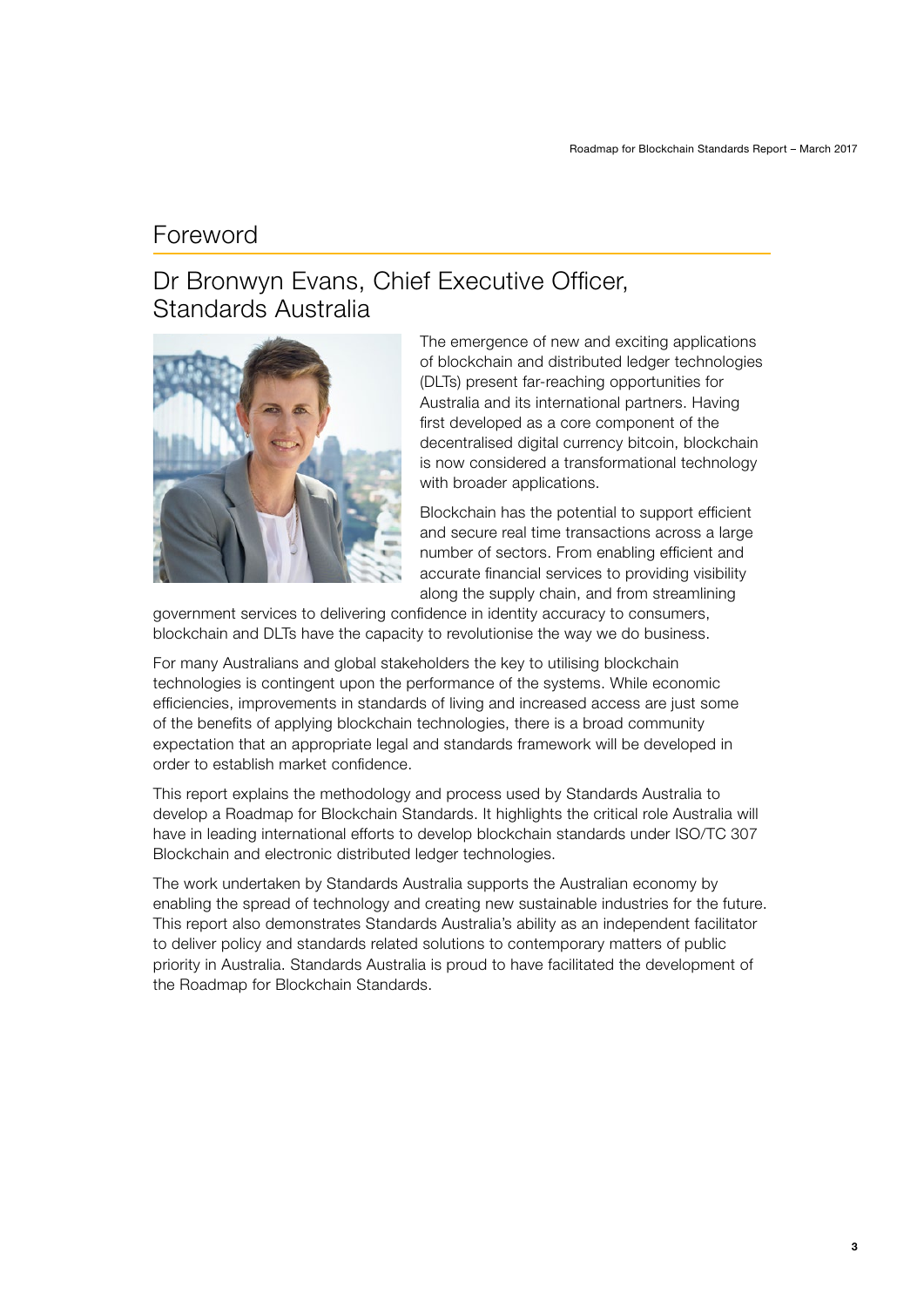

<span id="page-3-0"></span>**STANDARDS** 

This report provides a summary of the Roadmap for Blockchain Standards (Roadmap). The Roadmap is designed to: identify the various technical issues associated with developing, governing and utilising blockchains and Distributed Ledger Technologies (DLT); identify blockchain and DLT use-cases relevant to Australia; and prioritise the order of standards development activities that could be undertaken in the development of blockchain standards by ISO/TC 307 Blockchain and electronic distributed ledger technologies.

Standards Australia facilitated the development of a Roadmap for Blockchain Standards between November 2016 and February 2017. The work represents a key component of Standards Australia's role in supporting the development of a collective Australian position on blockchain standards priorities and contributing to the establishment of industry, consumer and market confidence in the use and application of blockchain technologies.

Over the course of a number of years there has been growing use and application of blockchain technologies across a number of sectors of the Australian economy and globally. This includes in the financial services sector, government services and supply chain management. Whilst this technological developments and use-rates have increased, confidence in the technology is also gradually growing. The development of International Standards to support privacy, security, identity, smart contract, governance and other matters related to blockchain technology may contribute to further establishing market confidence in the use and application of the technology.

The report was produced as a result of a series of consultations held in 2016 and 2017 which enabled industry, consumer, academic and government stakeholders to identify and priorities the relevant international standards that may be required to support the broad use and application of blockchain and DLT.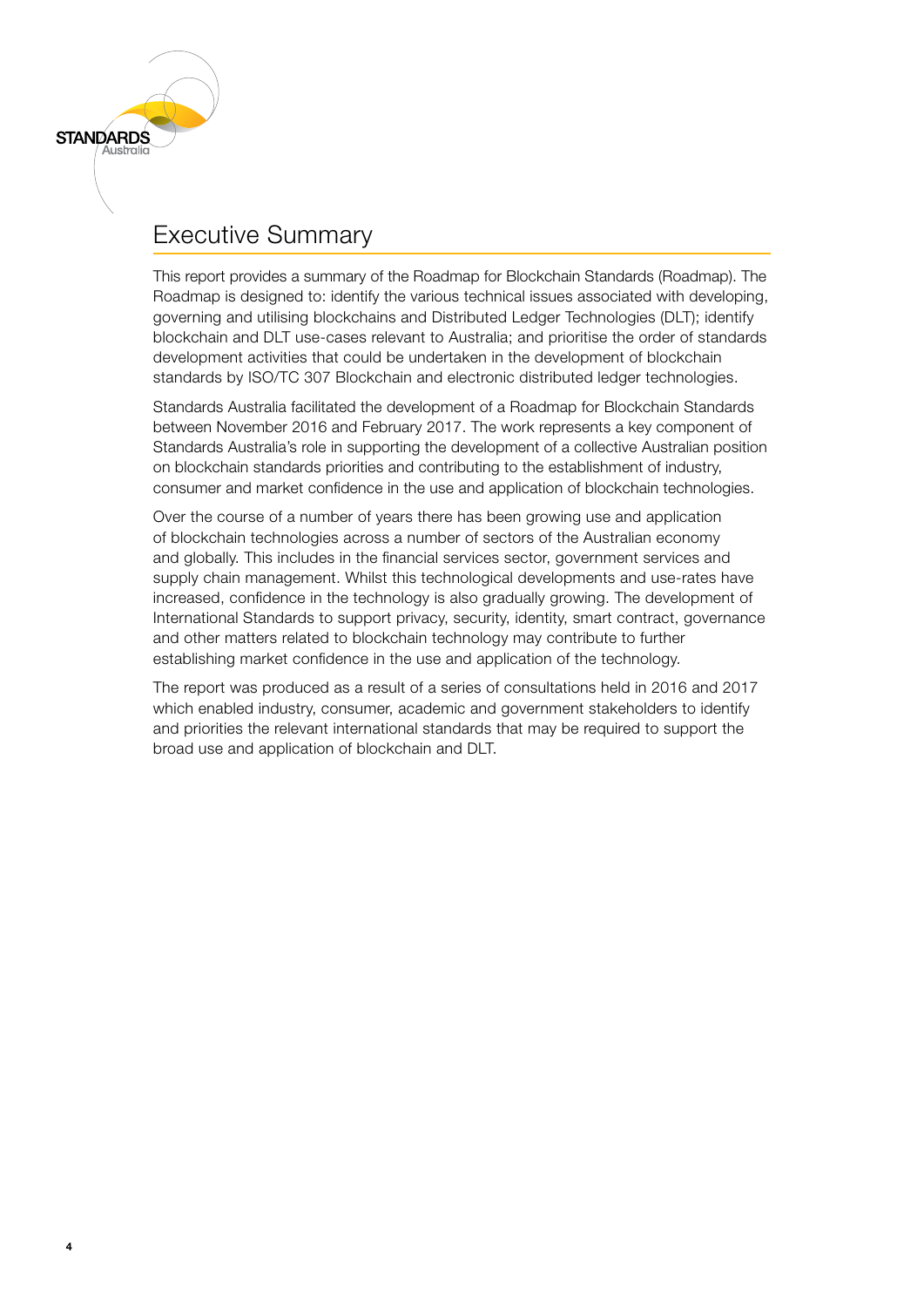## <span id="page-4-0"></span>**Background**

Blockchain is a digital platform that records and verifies transactions in a public and secure manner. This decentralised, cryptography based solution has the potential to redefine transactions by removing the need for middlemen. Whilst the technology is still an emerging one, its applications can be foreseen across a wide spectrum of sectors: financial services; consumer products and services; health; government; minerals and precious stones; real estate; internet of things; and business.

As with any emerging technology, the freedom for blockchain developers to be innovative and for vendors to be competitive is critical. Alongside regulation, standards have a role to play in establishing market confidence to support the roll out of blockchain technology.

In April 2016 Standards Australia submitted a New Field of Technical Activity (NFTA) proposal on behalf of Australia for the International Organization for Standardization (ISO) to consider developing standards to support blockchain technology. The proposal for an NFTA to the ISO was intended to establish a new ISO technical committee for blockchain. The new committee would be responsible for supporting innovation and competition by covering blockchain standards topics including interoperability, terminology, privacy, security and auditing.

In September 2016, ISO announced that Australia will manage the Secretariat of ISO/TC 307 after the International Organization for Standardization (ISO) approved Standards Australia's proposal for new International Standards on blockchain. As a requisite, Australia will host the first international blockchain standards meeting for ISO/TC 307 in April 2017. There are currently 33 member nations of ISO/TC 307 including: Germany, United Kingdom, Japan, Russia, France, Singapore, China, USA and many others.

Ahead of the April 2017 meeting, Standards Australia will be facilitating a number of key consultation activities including the development of a Roadmap for Blockchain Standards. The Roadmap report will inform IT-041 Blockchain and electronic distributed ledger technologies (IT-041) which serves as the Standards Australia technical committee for blockchain. The Roadmap report will support the development of a collective Australian position on the development of blockchain standards in preparation for the inaugural meeting of ISO/TC 307.

Further background on Standards Australia's Blockchain Standards Initiative can be found on the Standards Australia website: www.standards.org.au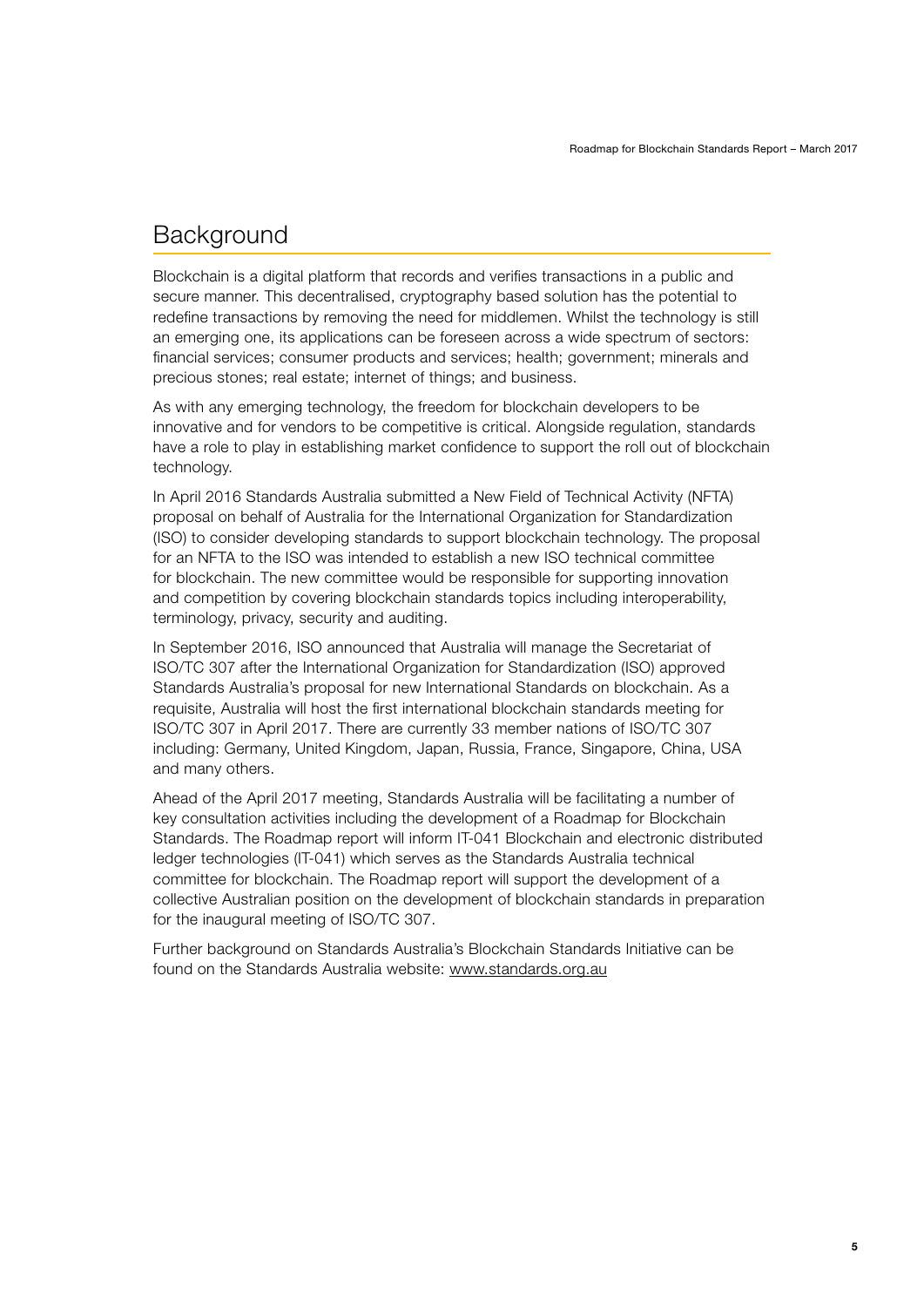### Introduction

<span id="page-5-0"></span>**STANDARDS** 

Standards Australia embarked upon the development of a Roadmap for Blockchain Standards in order to support Australia's leadership role in the development of International Standards for blockchain and DLT under ISO/TC 307.

The aim of the road mapping activity was to provide strategic insight:

- Identify the various technical issues associated with developing, governing and utilising blockchains and DLTs;
- Identify blockchain and DLT use-cases relevant to Australian stakeholders and assess the need for standards to support the specific use-cases;
- Prioritise the order of standards development activities that could be undertaken in the development of International Standards for blockchain by ISO/TC 307;
- Consider the role of standards in supporting potential future regulation on blockchain and the relationship between the law and standards; and
- Consider the pathways and structures that can be utilised under ISO/TC 307 to undertake the development of International Standards for blockchain by ISO/TC 307.

The Roadmap report will provide recommendations and insights by aggregating the views of Australian stakeholders who participated in consultations.

These recommendations and insights will inform the collective Australian position on the development of blockchain standards in preparation for the inaugural meeting of ISO/TC 307.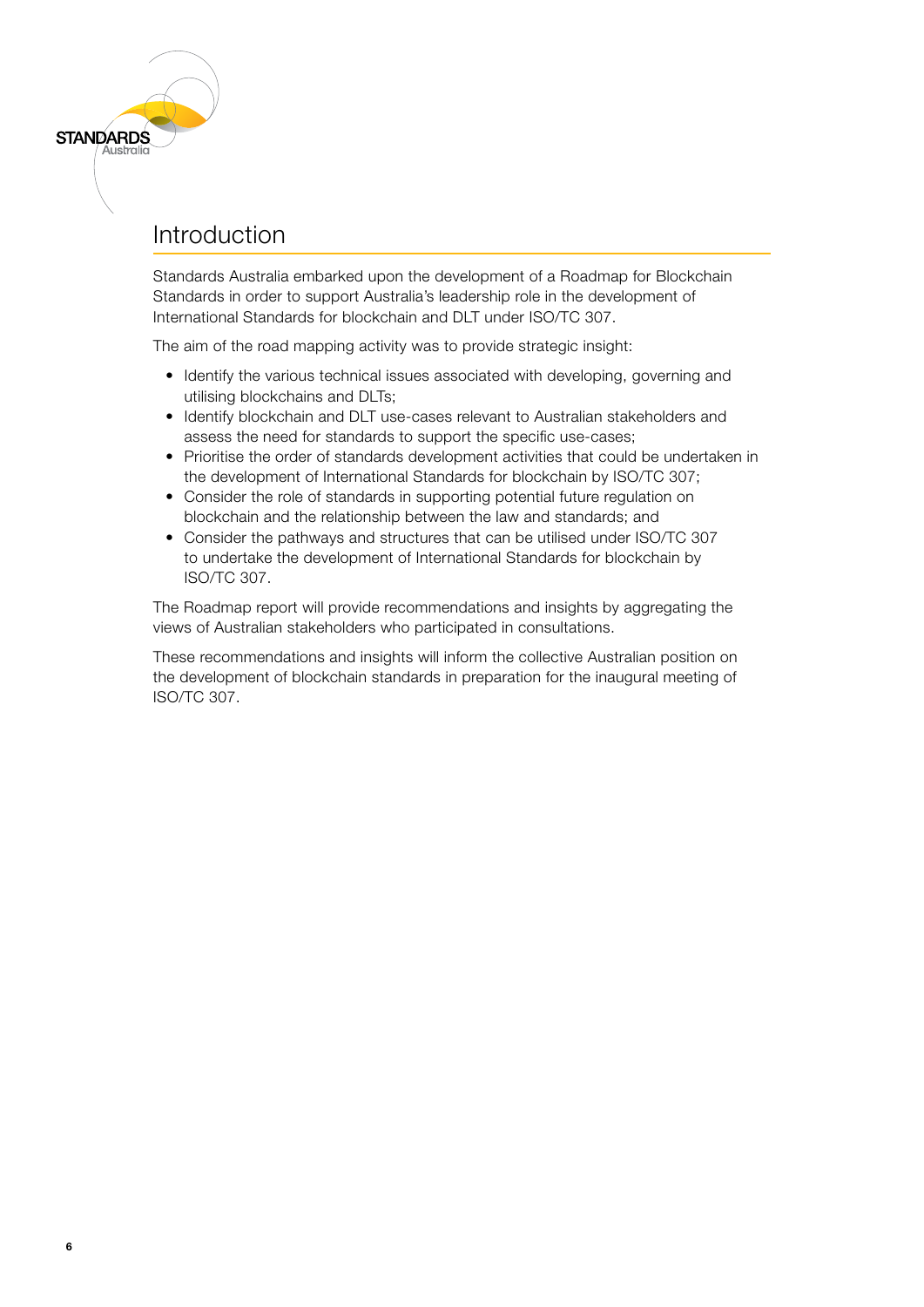# <span id="page-6-0"></span>Methodology

The development of the Roadmap involved of a series of consultations held in 2016 and 2017 to identify and prioritise the relevant international standards that may be required to support the broad use and application of blockchain and DLT.

The development of the Roadmap was an inclusive process allowing industry, consumer, academic and government stakeholders to participate in consultations moderated and hosted by an independent facilitator, Standards Australia.

Stakeholder consultations commenced formally in November 2016 and the Roadmap was released in March 2017.

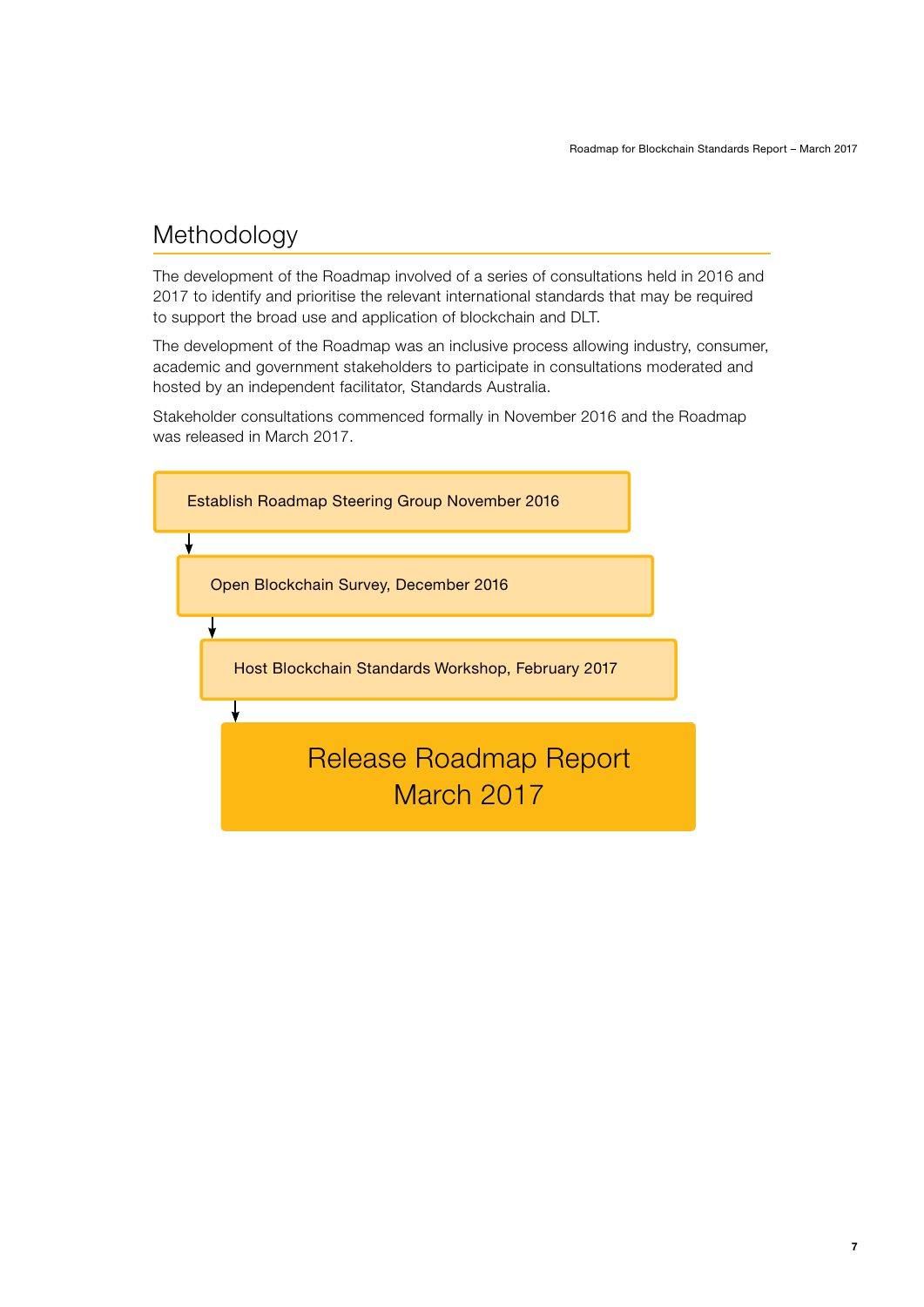# Developing the Roadmap

<span id="page-7-0"></span>**STANDARDS** 

### Steering Group, November 2016

Standards Australia established a Steering Group constituted of key stakeholders to support the Blockchain Standards Roadmap. The role of the Steering Group was to provide high level strategic advice and guidance to Standards Australia as it facilitates the development of a Blockchain Standards Roadmap ahead of the first international blockchain standards meeting for ISO/TC 307.

The Steering Group's input and feedback was used to refine key elements of the Blockchain Standards Roadmap, including the survey questions, workshop program and roadmap report.

### Survey, December 2016

The blockchain standards survey was launched on 16 December 2016 and submissions were accepted until 10 February 2017. The survey questions were designed to gather three types of data:

- Organisational and identifier information including the type, size and activity undertaken by the respondent;
- Priorities for addressing standards-related issues encountered by organisations seeking to use or promote blockchain technologies; and
- Blockchain use-cases that present growth opportunities for Australian industry and government, and the potential need for blockchain standards to support those use-cases.

The qualitative data and case studies gathered from the survey have informed this roadmap report.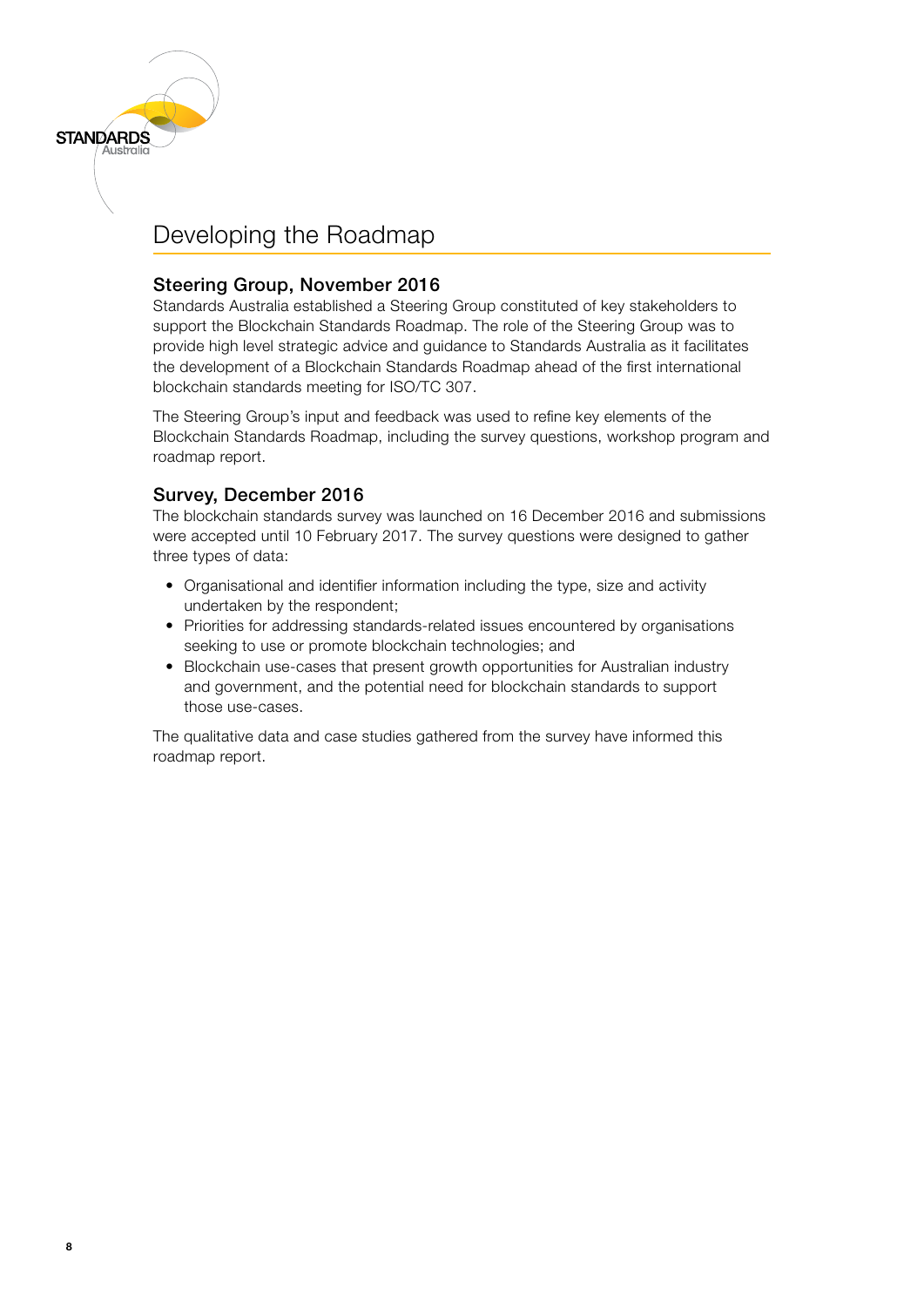#### *Organisational and identifier information*

More than 100 responses to the survey were received from a balanced mixture of Australian government, industry, academic/research and consumer organisations. Notably, companies from across various industries provided 55% of responses and 6% of responses were provided by NGOs.

All states and territories were represented in responses with Sydney and Melbourne respondents equally each accounting for 35% of responses. Regional Australia provided 6% of responses.

Most respondents were male and aged between 31 and 60 years of age. Those aged from 41 to 50 represented the single largest age demographic.

Respondents represented a mix of industry sectors including the sciences, financial services, healthcare, education and training, professional services, supply chain management and others. Most respondents identified as belonging to either of three industries: financial services; technology; or government services.



*Source: Blockchain survey, Standards Australia analysis*

The organisational and identifier information gathered from the survey is relevant for the purposes of the road mapping exercise as it portrays the balance of stakeholder interest which have contributed to the development of the Roadmap for Blockchain Standards.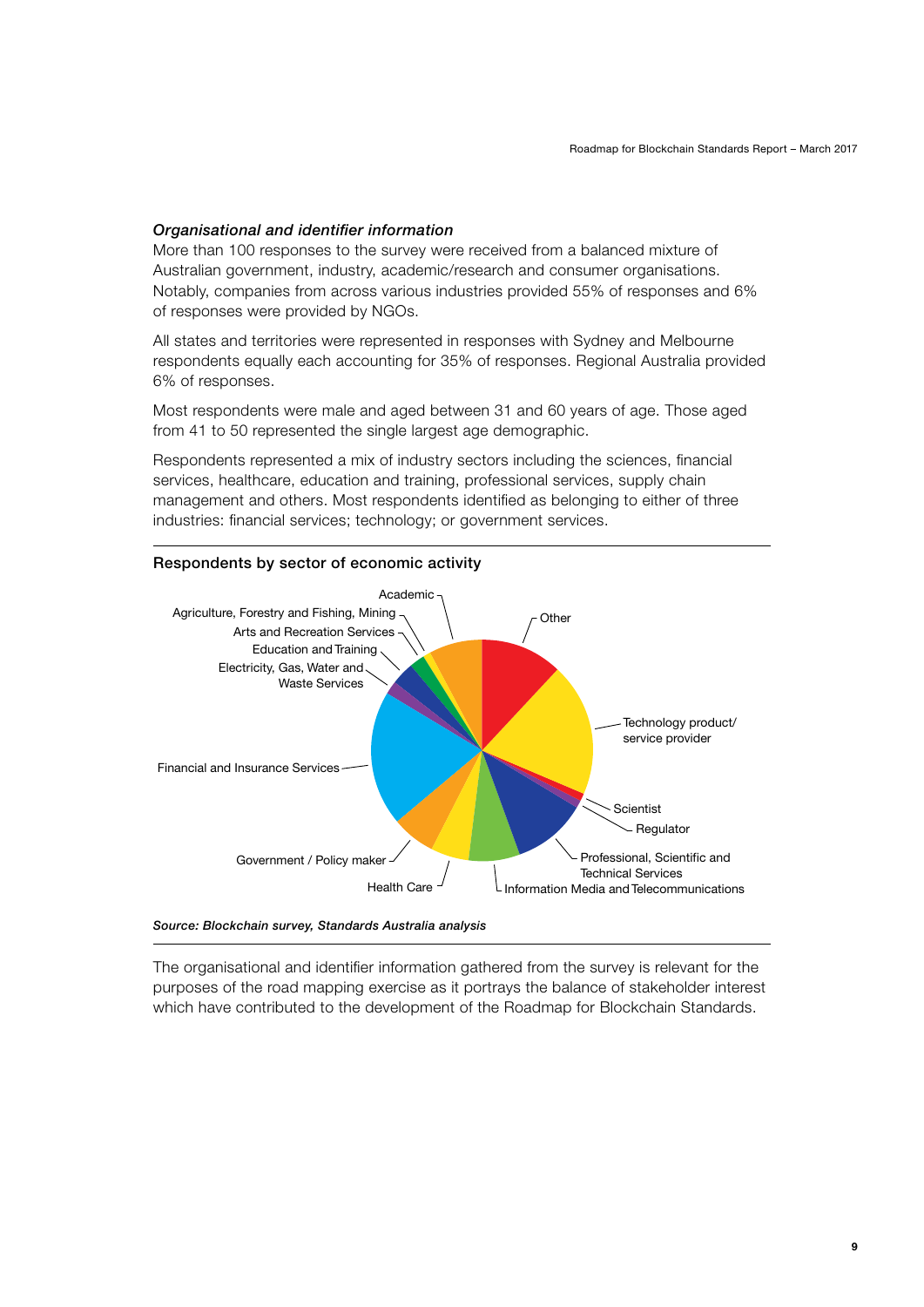#### *Blockchain Issues*

**STANDARDS** 

The survey allowed participants to consider the optimal standards and regulatory framework to support the roll out of blockchain technologies. More than 88% of respondents suggested that either national standards, international standards or a mixture of standards and regulation are required to support an appropriate co-regulatory framework for blockchain-related industries. Less than 3% of respondents believed that laws and regulation alone would be sufficient.

#### The optimum standards and regulatory framework to ensure we are fostering innovation and entrepreneurism





The respondents also highlighted a number of blockchain issues that could be addressed through the development of appropriate standards. These include but are not limited to privacy, security, governance, terminology, interoperability and risk.

Challenges and inconsistencies in the definition of blockchain and other terms such as 'smart contracts' posed the greatest concern to respondents who almost universally recognised the need for consistent and agreed terminology was the highest priority standards issue for blockchain.

The priority order for standards development activities relating to blockchain according to respondents of the survey:

- 1. Terminology
- 2. Privacy
- 3. Governance
- 4. Interoperability
- 5. Security
- 6. Risk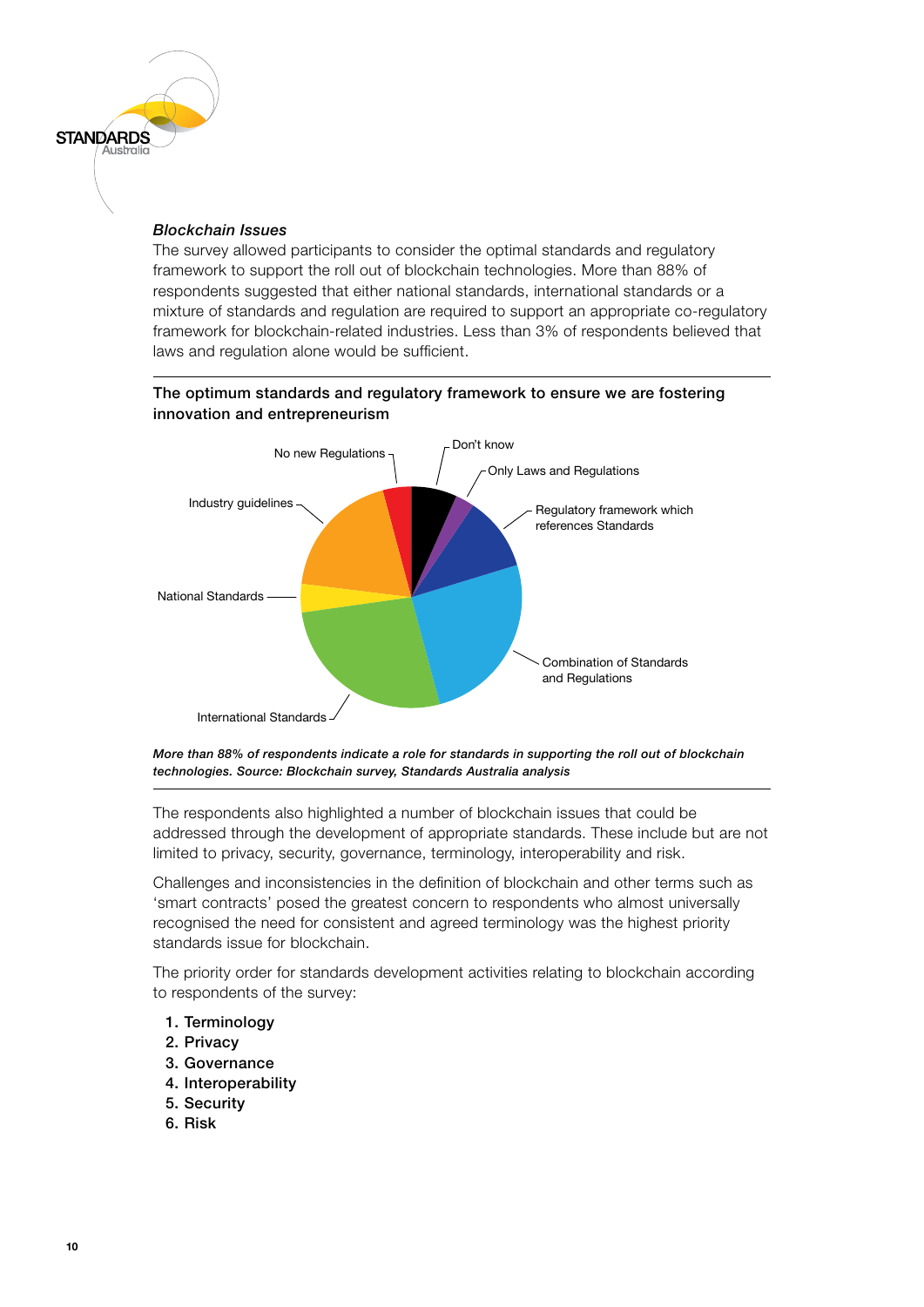Respondents also identified a number of current Australian and International Standards that could be used to support the roll out of blockchain technologies.

|                         | <b>STANDARDS</b>                                                                      |  |  |
|-------------------------|---------------------------------------------------------------------------------------|--|--|
| AS 2805 series          | Electronic Funds Transfers - Requirements for<br>Interfaces                           |  |  |
| ISO 20022 series        | Financial Services - Universal Financial Industry<br>Message Scheme                   |  |  |
| <b>ISO/IEC 17788</b>    | Information Technology - Cloud Computing - Overview<br>and Vocabulary                 |  |  |
| <b>ISO/IEC 17789</b>    | Information Technology - Cloud Computing -<br>Reference Architecture                  |  |  |
| ISO/IEC 18384 series    | Information Technology - Reference Architecture for<br>Service Oriented Architecture  |  |  |
| <b>ISO/IEC 19086</b>    | Information Technology - Cloud Computing - Service<br>Level Agreement (SLA) Framework |  |  |
| ISO/IEC 27000 series    | Information Technology - Security Techniques                                          |  |  |
| ISO 31000 series        | Risk Management – Principles and Guidelines                                           |  |  |
| ISO 10962 series        | Securities and Related Financial Instruments                                          |  |  |
| ISO 6166 series         | Securities and Related Financial Instruments                                          |  |  |
| <b>AS ISO/IEC 38500</b> | Information Technology – Governance of IT for the<br>Organization                     |  |  |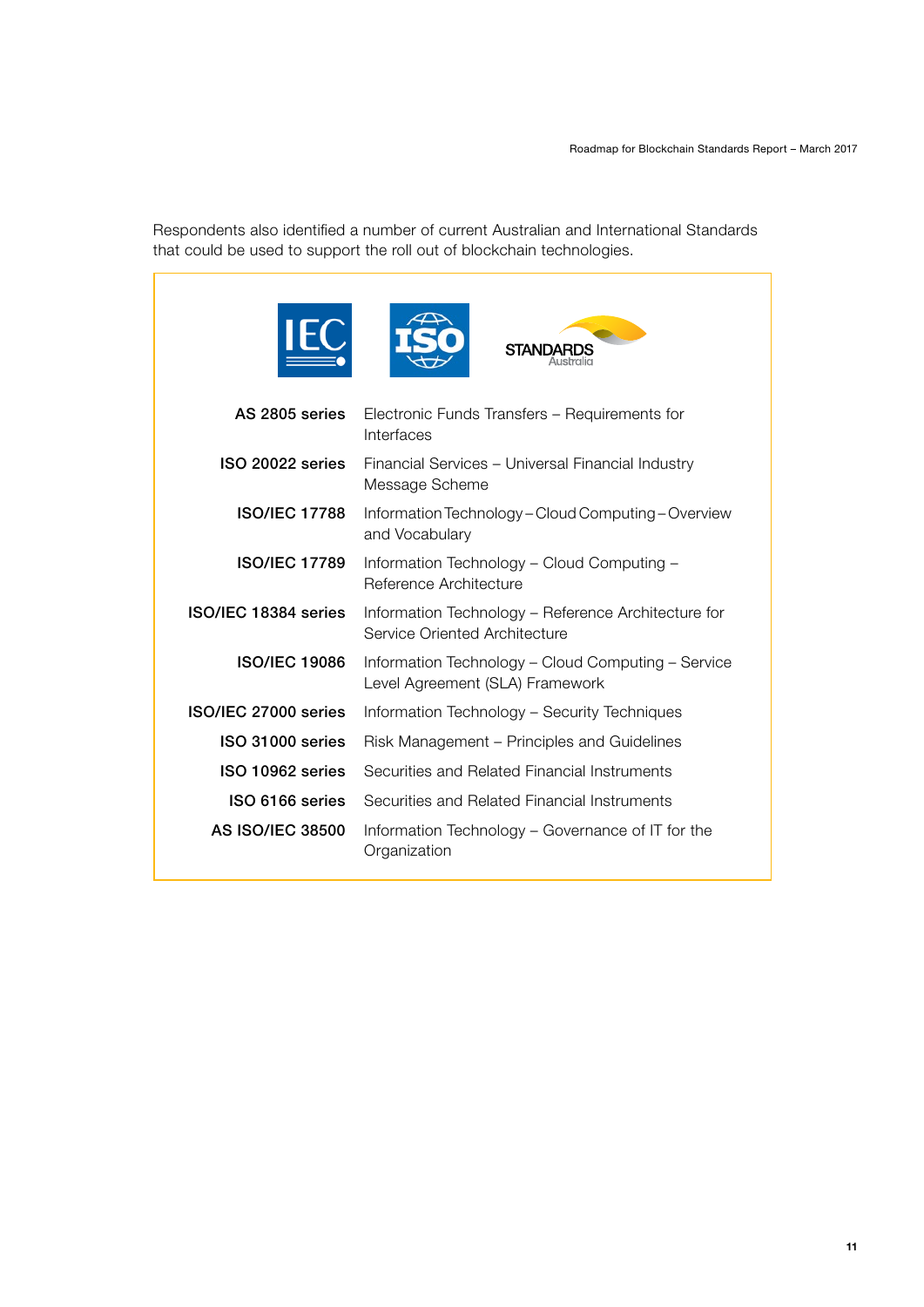### *Blockchain use-cases*

**STANDARDS** 

Survey respondents identified financial services and government services as the two sectors with the greatest potential for use of blockchain technologies.

Within the financial services sector, the application of blockchain technologies was identified for use primarily to provide support to financial transactions, commodity exchange and remittances.

Stakeholder indicated that an elevated level of privacy and security measures may be required for the application of blockchain in the financial services sector.

The potential application of blockchain in the management of government services was recognised by survey respondents. The use of blockchain technologies to support the efficient transfer of land and to manage property title registrations was identified by more stakeholders than any other government services as an opportunity for government to utilise blockchain technologies.

#### Government services that survey respondents would like to see using blockchain technologies to improve efficiencies and public access

| Land Transfers and Property Title registrations                              | 72.1%    |
|------------------------------------------------------------------------------|----------|
| Personal Identification and Passport Documentation                           | 68.9%    |
| <b>Management of Health Records</b>                                          | 65.6%    |
| <b>Vehicle Registrations</b>                                                 | 54.1%    |
| <b>Welfare Distribution and Monitoring</b>                                   | $37.7\%$ |
| Urban planning; wider pedestrian sidewalks, increased<br>times for crossings | 21.3%    |
| <b>Public Transport Scheduling</b>                                           | 16.4%    |

#### *Source: Blockchain survey, Standards Australia analysis*

Notably, approximately 15% of respondents described the application of blockchain in supporting supply chain management as a priority for Australia.

Respondents that supported the use of blockchain for supply chain management noted that using blockchain for procurement would support innovation, integration, quality and safety in the supply chain.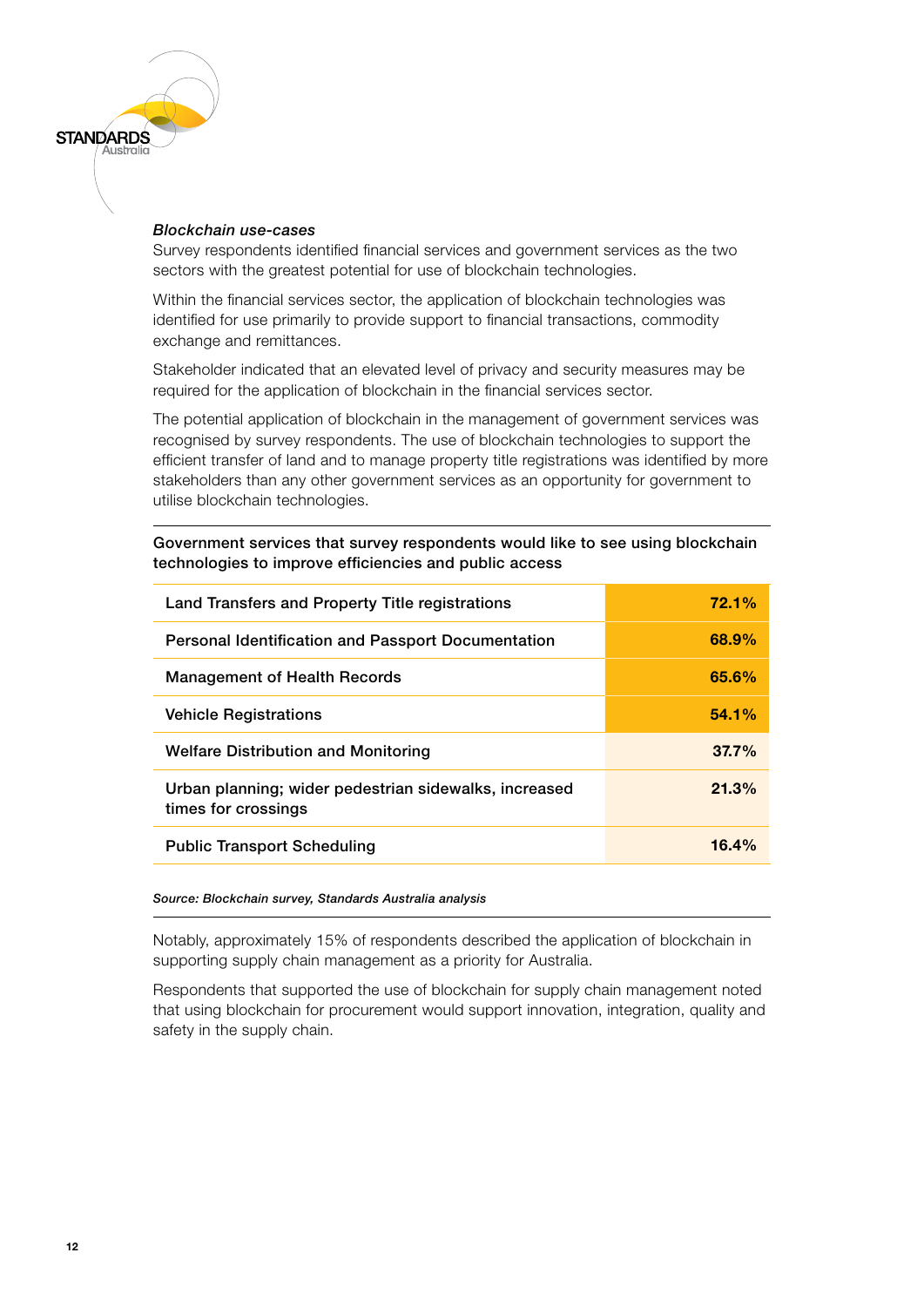### <span id="page-12-0"></span>Workshop February 2017

Standards Australia hosted a Blockchain Standards Workshop on Friday 17 February at Standards Australia offices in Sydney.

Whilst participation at the workshop was open to the public, due to venue capacity and management of workshop proceedings a limitation was placed on the number of participants. More than 50 participants representing government, industry, academic and consumer organisations brought their participation to the workshop [\("Appendix A –](#page-23-1)  [Workshop Participants" on page 24\)](#page-23-1).

A series of topics were presented at the workshop in order to provide participants with insight into standards development processes, and forward thinking on the priorities for blockchain standards

#### *Explaining the Blockchain Standards Initiative & Survey Analysis*

A presentation was delivered by Standards Australia General Manager Stakeholder Engagement, Mr Varant Meguerditchian on the pathway toward Australia securing the roles of Chair and Secretary for the International Blockchain Standards Committee. The presentation also highlighted the purpose for the road mapping exercise and the steps that would lead Australia to the first meeting of ISO/TC 307.



A brief presentation was also delivered on the key outcomes of the survey with particular attention given to responses focusing on priority blockchain issues and usecases for Australia.

#### *Blockchain Standards Development in Australia and Internationally*

Chair of ISO/TC 307, Mr Craig Dunn provided opening remarks and discussed the importance of blockchain technologies in supporting the growth of industries in Australia. He explained the critical role of the Chair of ISO/TC 307 in achieving consensus-based solutions to blockchain standards-related matters.

Presenting in her capacity as Secretary for ISO/TC 307, Standards Australia Program Manager Jo-Ellen Courtney described the functions of ISO/TC 307, the nature and format of the international meeting and the possibilities for engagement by Australia across all work streams within TC 307.



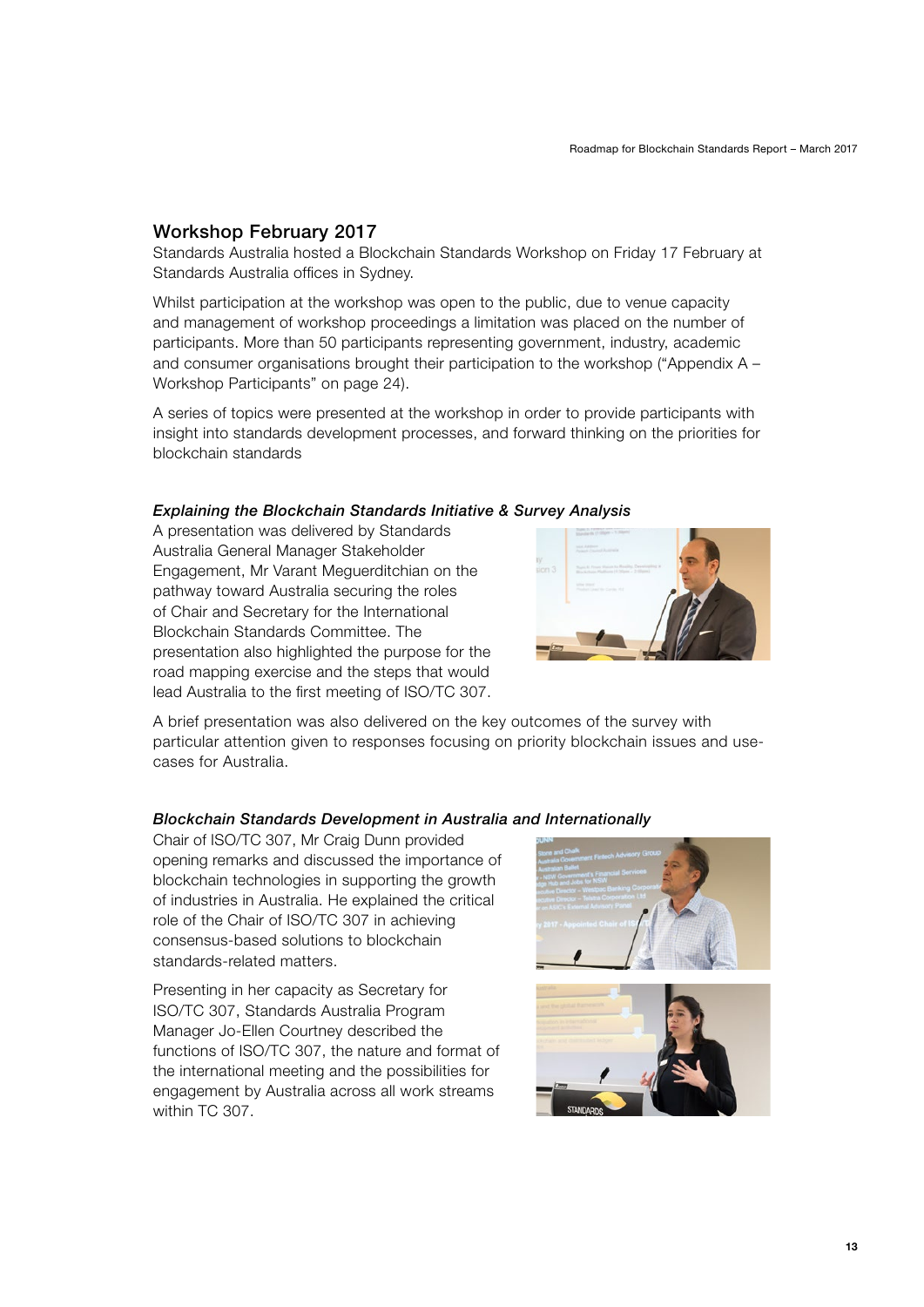

### *The potential and emerging implications to Australia from Distributed Ledger Technology*

Mr Rob Hanson who is leading the strategic foresight study on blockchain and DLT at Data61 delivered a presentation on the potential implications of the broad use of blockchain technologies in Australia.

The presentation provided an indication of the near term use cases for blockchain in Australia including use in areas such as: Digital Currencies, Trade Finance, Provenance, Smart Contracts and Intellectual Property.



Mr Hanson also echoed results from the survey

that indicated the three key potential future growth industries for blockchain were financial services, government services and supply chain management.

The presentation also provided foresight into the potential risks associated with the technology and the risk-mitigating measures that may be undertaken.

### *Standards in Support of the Rollout of Blockchain Technologies*

Chair of the British Standards Institute technical committee for blockchain, Mr Gilbert Verdian provided background on the use of the technology in the UK and globally, as well as insight into the considerations of British stakeholders in relation to blockchain standards.

The presentation focused on the priority applications particularly highlighting the UK's and Europe's interest in the potential use of the technology to support financial transactions. The presentation described the valuable role of



standards in building market confidence by addressing blockchain issues relating to governance, privacy, interoperability and authentication.

Mr Verdian indicated that standards would in no way replace regulation but rather support it. He suggested that blockchain represented an opportunity for government by: reduced the cost of operations; providing greater transparency of transactions between government agencies and citizens; and enabling broader financial inclusion of people currently on the fringes of the financial system.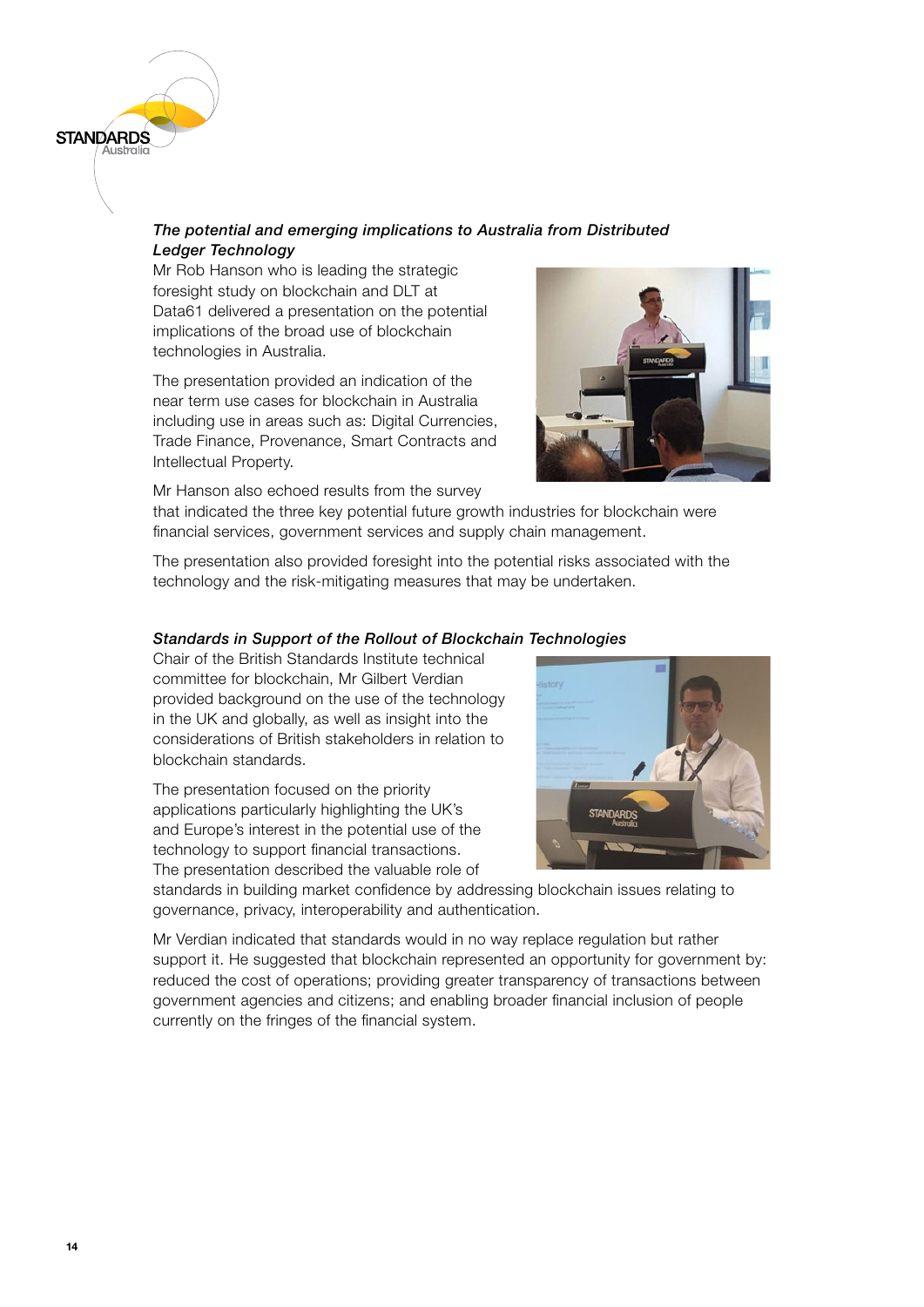#### *Fintech Use Cases and the Role of Standards*

Addressing the workshop as the representative for Fintech Australia, Mr Nick Addison indicated that the role for standards in the support of blockchain technologies needed to be clearly defined. Having researched existing ISO standards for databases, cloud computing and other technologies related to blockchain, Mr Addison indicated that in addition to terminology and interoperability, there was an opportunity for ISO/TC 307 to develop reference architecture standards for blockchain, which could provide best practice guidance to developers and users.



Mr Addison emphasised the need to ensure that blockchain standards developed specifically for use cases should align to relevant international standards that already exist in that sector. He indicated that blockchain standards relating to financial services could align with existing ISO standards developed by ISO/TC 68 Financial services. He also suggested that supply-chain-related blockchain standards could align with ISO Standards developed by ISO/TC 292 Security and resilience.

#### *From Vision to Reality, Developing a Blockchain Platform*

Mr Mike Ward, Product Lead for Corda at R3 delivered a presentation on the work undertaken by R3 in the development of DLTs. He provided examples of different DLTs, comparing Ethereum, Bitcoin and the R3's Corda. He also demonstrated an example of how Corda could be used to enable financial transactions.

Mr Ward highlighted that while blockchain and DLT are emerging technologies, it is likely that over the course of the next several years we will see progress in the use and application of the



technology. He suggested that over the course of that period, standards are likely to play a role in shaping the future of the technology.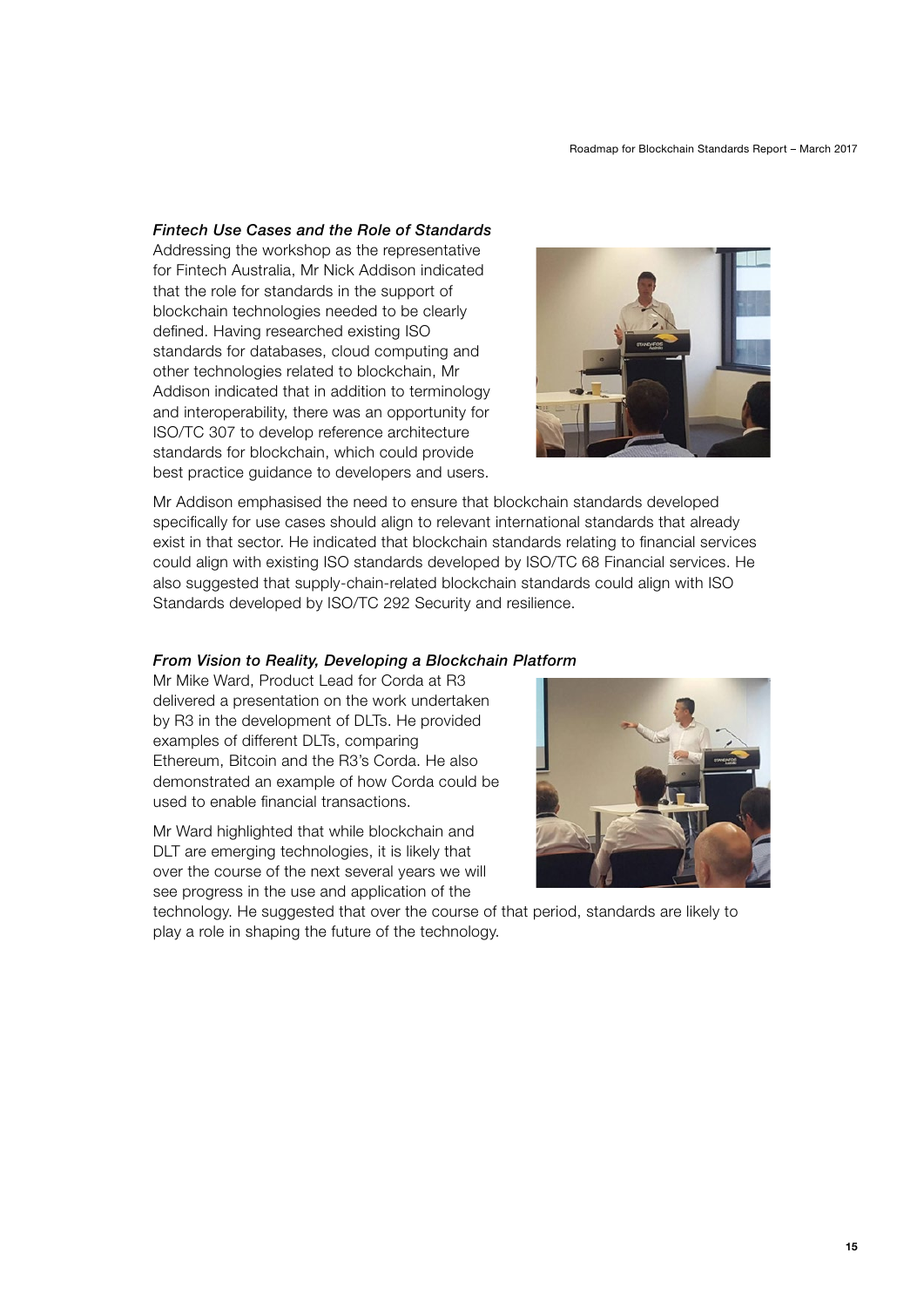#### *Blockchain Standards-in-law*

**STANDARDS** 

Mr Scott Farrell, a Senior Partner at King & Wood Mallesons law firm and member of the Australian Government's FinTech Advisory Group presented on the relationship between blockchain standards and the law. He emphasised that this would be particularly important to understand with respect to "smart contracts".

Mr Farrell indicated that 'smart contracts' only represented in code are not equivalent to law. He explained that there is the risk that the code in 'smart contracts' may not include all or some aspects which



are present in a legal contract and the surrounding legal framework. He suggested that standards can provide guidance to developers and users of blockchain technologies, but that these standards are not able to take priority over the law or act as a substitute.

Mr Farrell acknowledged that the law (and its accompanying regulations) could at times benefit from reference to standards and can also direct industry to use relevant standards.

#### *Breakout Sessions*

Using the survey results and presentations as a platform for discussions during the workshop, Standards Australia facilitated an open dialogue amongst stakeholders and moderated breakout sessions on the priority areas for blockchain standards development.



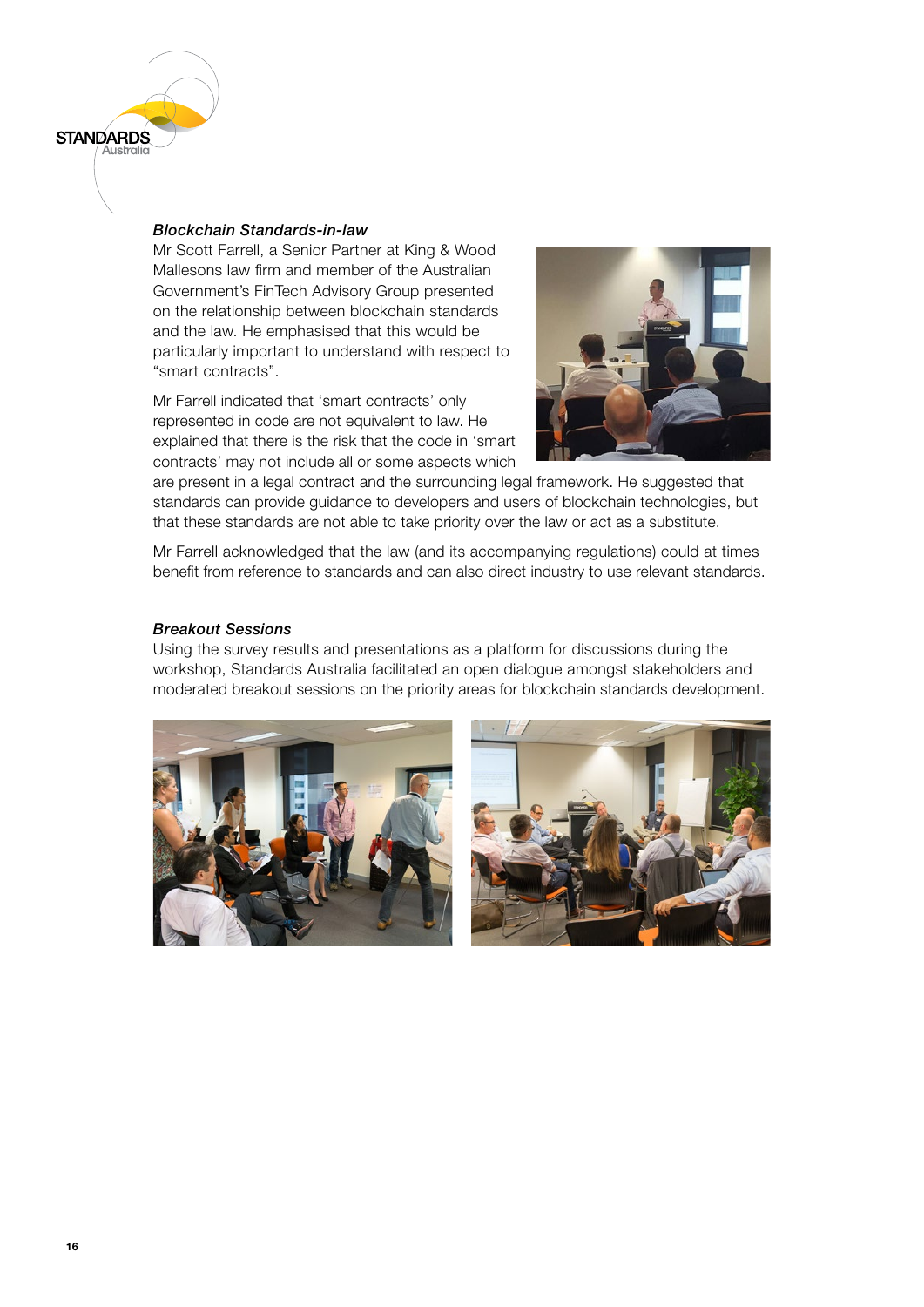During breakout sessions participants separated into four groups and considered the following four questions:

*1. ISO/TC 307 is tasked with developing blockchain standards for interoperability, privacy, data governance, security, identity, terminology, risk, "smart contracts", key personnel and others. How would you prioritise the topics and why?*

#### Key outcomes from break out discussion One (1):

- Terminology and consistency in vocabulary were sighted as the most important blockchain issue requiring immediate attention by ISO/TC 307.
- A blockchain terminology standard would provide the clarity necessary to support the development of other blockchain standards.
- Matters relating to security, privacy and identity should be managed collectively in standards development activities.
- Governance, risk, interoperability and "smart contracts" were also listed as priority areas for blockchain standards development.
- *2. What use cases for blockchain technology should Australia be promoting internationally as new work in ISO/TC 307, and what use-case-specific standards are required for these sectors (e.g. mining, supply chain, fintech)?*

#### Key outcomes from break out discussion Two (2):

- Privacy, security and identity issues are prevalent across most blockchain use cases.
- High priority sectors in which blockchain technologies could be applied to support Australian industry include: financial services; agriculture supply chain; government services.
- A standard specific to unitising stock or goods to support the application of blockchain technologies in the supply chain may be required.
- A standard that provides guidance on the level of risk and required security for different sectors may provide support to blockchain users across different sectors – noting specifically that some government services and financial services may require a higher level of security.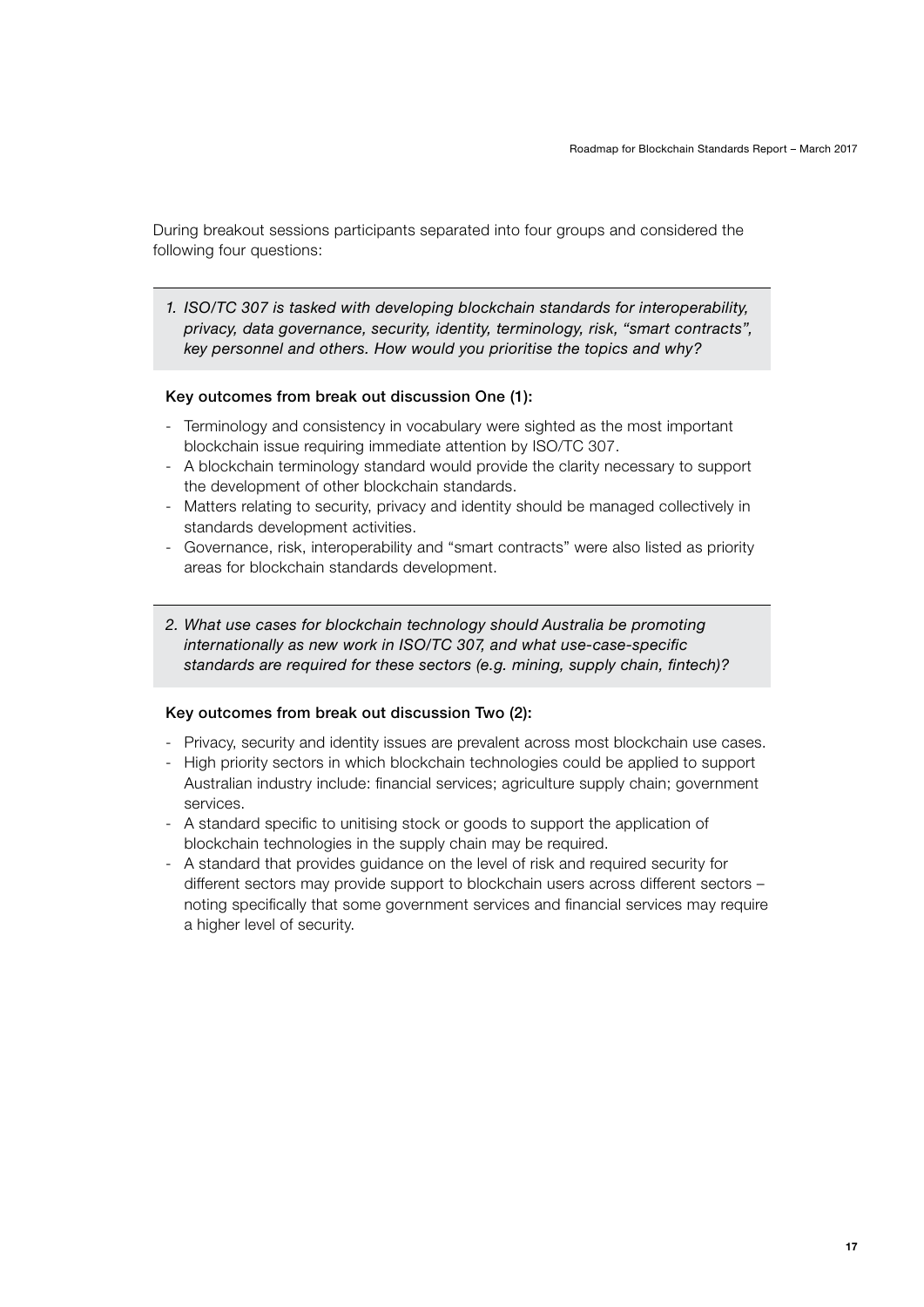*3. ISO/TC 307 brings together more than 30 countries. What are the key challenges for Australia in driving the development of International Standards for Blockchain and supporting the establishment of a framework to support the technology?*

#### Key outcomes from break out discussion Three (3):

- Creating an inclusive environment, allowing appropriate participation from relevant leading economies and developing countries in the standards process will be important.
- Seeking the input of regulators in the process of standards development will assist with broader acceptance of the standards published by ISO/TC 307.
- Ensuring that standards are technology neutral, and interoperability is possible, will lead to greater usability of the standards.
- Collaborating with existing organisations already working on blockchain technologies will lead to the development of contemporary and relevant standards for blockchain.
- *4. What are the outcomes that Australia should aim for in the development, adoption and use of standards developed by ISO/TC 307? Consider aspects such as development timelines as well as use and referencing of international standards by regulators globally.*

#### Key outcomes from break out discussion Four (4):

- Establish an inclusive process that would seek to ultimately develop blockchain standards which will be widely used.
- Develop and publish a work program to inform all stakeholders about the work of ISO/TC 307.
- Consider the timely development of a terminology standard in order to pave the way for other blockchain standards.
- Set a schedule to develop standards to support blockchain interoperability and create a competitive market.

**STANDARDS**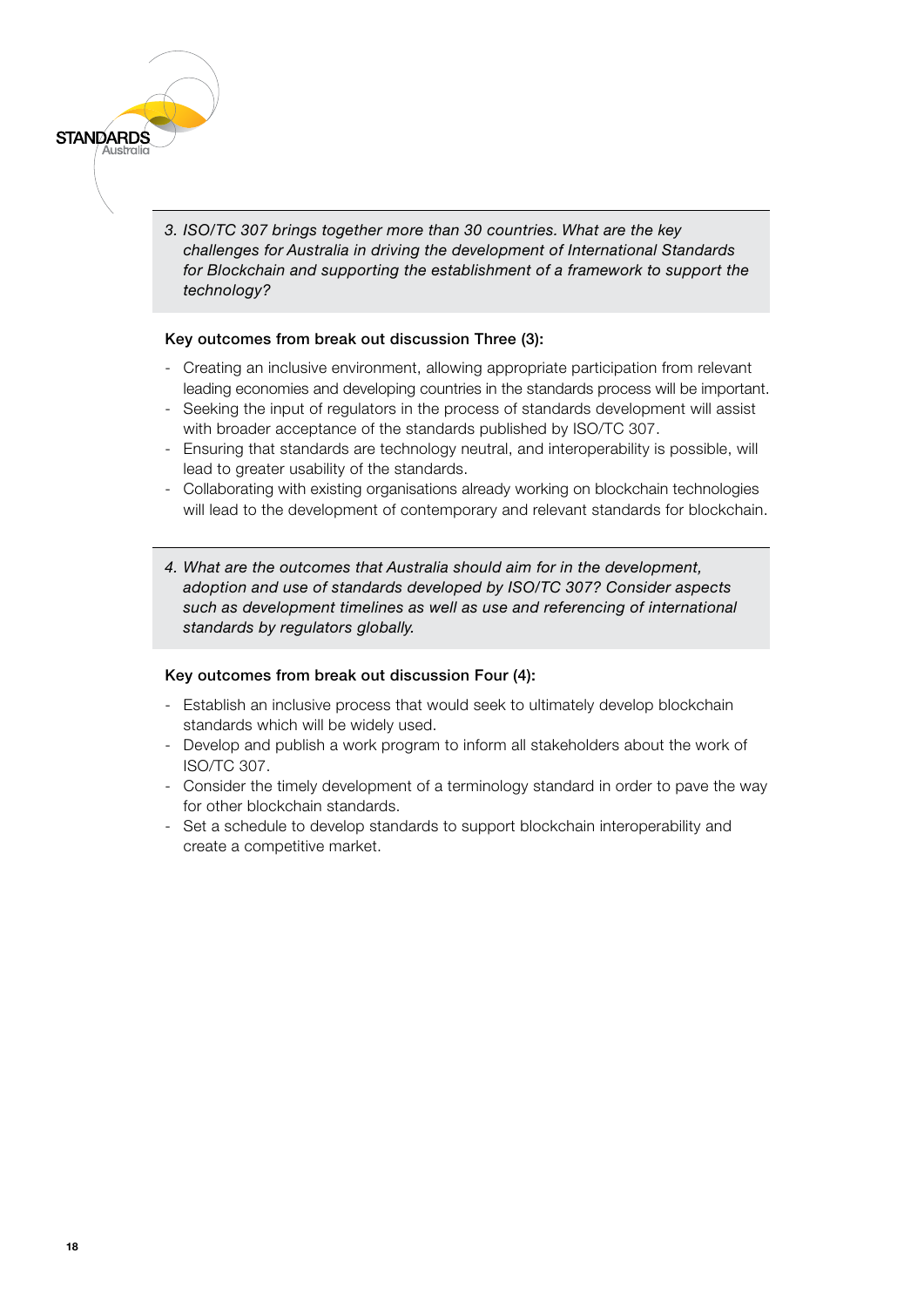# <span id="page-18-0"></span>The Roadmap

The roadmap is an aggregation and summary of responses from the survey as well as discussions and perspectives shared at the workshop. It provides a collective Australian viewpoint on the matters of priority for ISO/TC 307 and the actions that can be undertaken by that committee to develop blockchain standards in for the benefit of Australian and international stakeholders.

It provides foresight for Australia's leadership in the development of international blockchain standards by ISO/TC 307.

### Priority Issues

- 1. ISO/TC 307 should initially develop blockchain terminology standards as a means to clarify definitions in the sector and set a platform for the development of other related blockchain standards. The standards for terminology could by developed in close coordination with the ISO/IEC committee JTC 1 SC 38 Cloud Computing and distributed platforms.
- 2. Privacy, security and identity issues are commonly sighted as concerns for most blockchain and DLT technologies. As such these issues can be addressed collectively through the development of one or a suite of standards under ISO/TC 307. These standards could be developed in association with ISO/IEC committee JTC 1 SC 27 IT Security techniques.
- 3. Governance and risk-related issues should also be addressed by ISO/TC 307 after the foundational standards for blockchain and DLT terminology. These standards could be developed with reference to existing ISO and ISO/IEC documents including ISO 31000 Risk management principles and guidelines, and ISO/IEC 38500 Governance of IT for the organization.
- 4. The development of standards for terminology, privacy, security, identity, risk, governance and other key issues relating to standards paves the way for the later development of a reference architecture standard for blockchain under ISO/TC 307. A reference architecture standard would provide stakeholders with a framework for developing and using blockchain and DLT. This should be considered as part of a future work program by ISO/TC 307.
- 5. Establishing interoperability amongst blockchain systems should be an overarching objective of ISO/TC 307. Standards for interoperability are more likely to be achieved after more fundamental matters are addressed such as the development of a consistent terminology and appropriate measures for managing privacy, security and identity.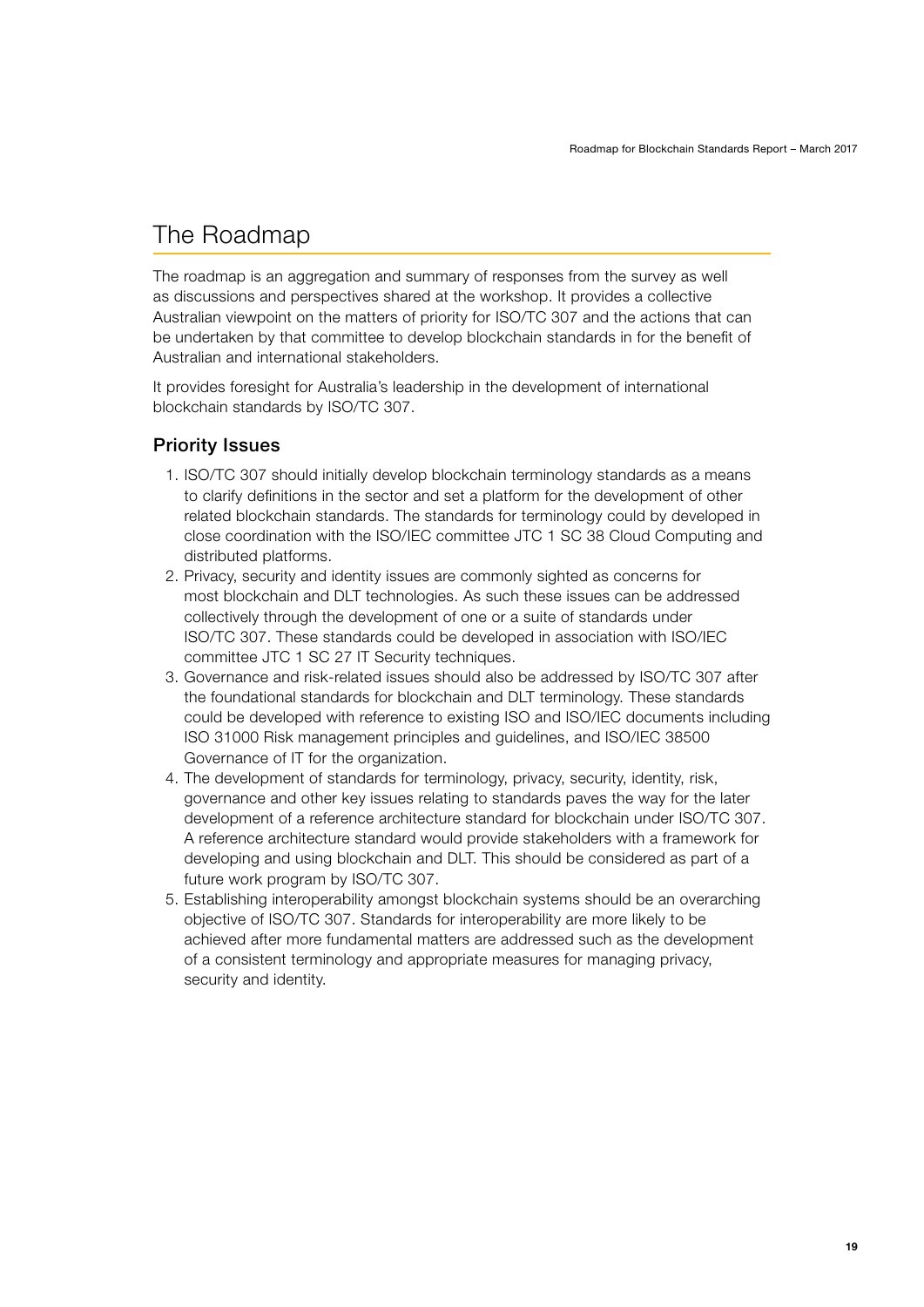

<span id="page-19-0"></span>**STANDARDS** 

- 1. ISO/TC 307 should give close consideration to key industry applications for blockchain technologies including in the financial services sector, the government services sector and with regard to supply chain management.
- 2. Within the financial services sector, there is potential for use of blockchain technologies to support:
	- Digital Currencies
	- Trade Finance
	- Remittances
	- Commodity Exchange
	- Other transactions

ISO/TC 307 should give due consideration to the security and privacy expectations specifically for such application of the technology. The development of tiered security standards for blockchain could provide guidance to blockchain developers and users on the security expectations for blockchain-enabled financial transactions. ISO/TC 307 could work closely with existing ISO committees to support the financial services sector, including ISO/TC 68 Financial services.

3. ISO/TC 307 could support the improvement of supply chain management and provenance through the development of a standard for unitising stock or goods to support the application of blockchain technologies. Work on this standard could support the agricultural supply chain and other sector where the commodity unit changes nature through the course of the supply chain. This standard could be developed with reference to ISO 28000 Specification for security management systems for the supply chain developed by ISO/TC 292 Security & resilience.

### Standards and Law

- 1. ISO/TC 307 should work closely with ISO member National Standards Bodies to ensure the relevant participation of regulators from all interested economies in the process of standards development. This would enable congruity of standards and the law.
- 2. ISO/TC 307 should exclude matters pertaining to the law in the development of standards for 'smart contracts', privacy, security and identity.
- 3. ISO/TC 307 should develop standards that support users and developers of blockchain and DLTs by providing guidance on technical matters only. The standards should be robust enough to provide guidance to stakeholders and potentially be referenced by regulators in policy and regulation. Standards particularly for 'smart contracts' may have a role in ensuring that a blockchain application is compatible with the law.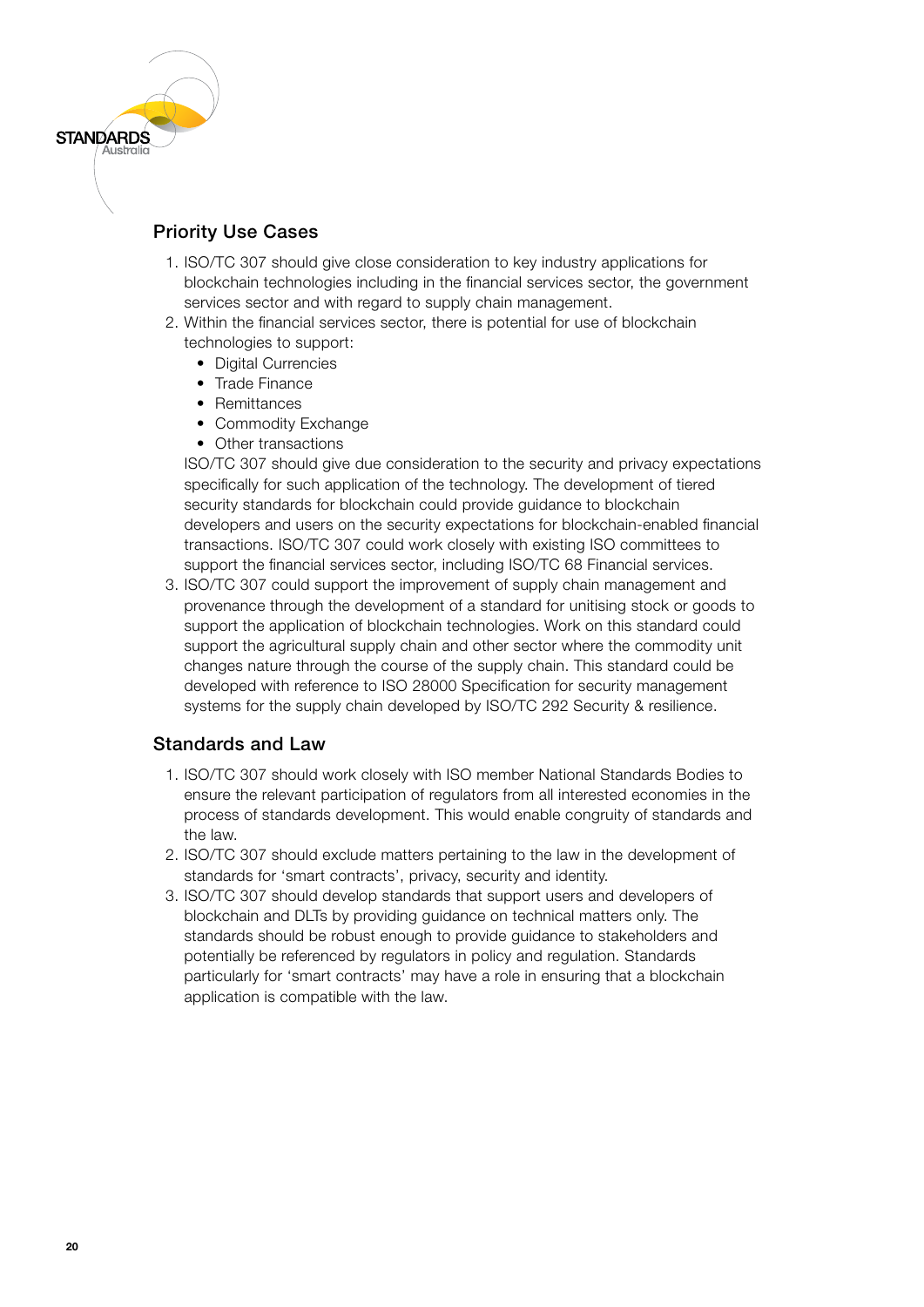### <span id="page-20-0"></span>Structure of ISO/TC 307

- 1. The establishment of working groups and sub-committees by ISO/TC 307 could better allow for technical experts to focus on their relevant work streams. In this regard, ISO/TC 307 should closely consider initially establishing working groups to manage work streams covering issues and use-cases under the following topics:
	- Terminology
	- Governance and risk
	- Privacy, security and identity
	- 'Smart contracts'
	- Financial transactions
	- Supply chain management
- 2. Liaisons with ISO/TC 68, Financial services; ISO/TC 292, Security and resilience; and JTC 1 Information Technology (SC 40 IT, Service Management and IT Governance; SC 38, Cloud Computing and distributed platforms; and SC 27, IT Security techniques) should be established initially in order to encourage collaboration with committees and experts relevant to blockchain who are already engaging with ISO processes. ISO/TC 307 may also consider establishing liaison relationships with other relevant ISO technical committees, standards bodies, consortia or organisations engaging in activities that could contribute to the development of blockchain standards.
- 3. ISO/TC 307 may reference and use existing standards in the development of blockchain standards, particularly but not limited to standards for privacy, security, risk, and governance. ISO/TC 307 may also reference standards in support of blockchain use-cases for financial transactions, supply chain management and others.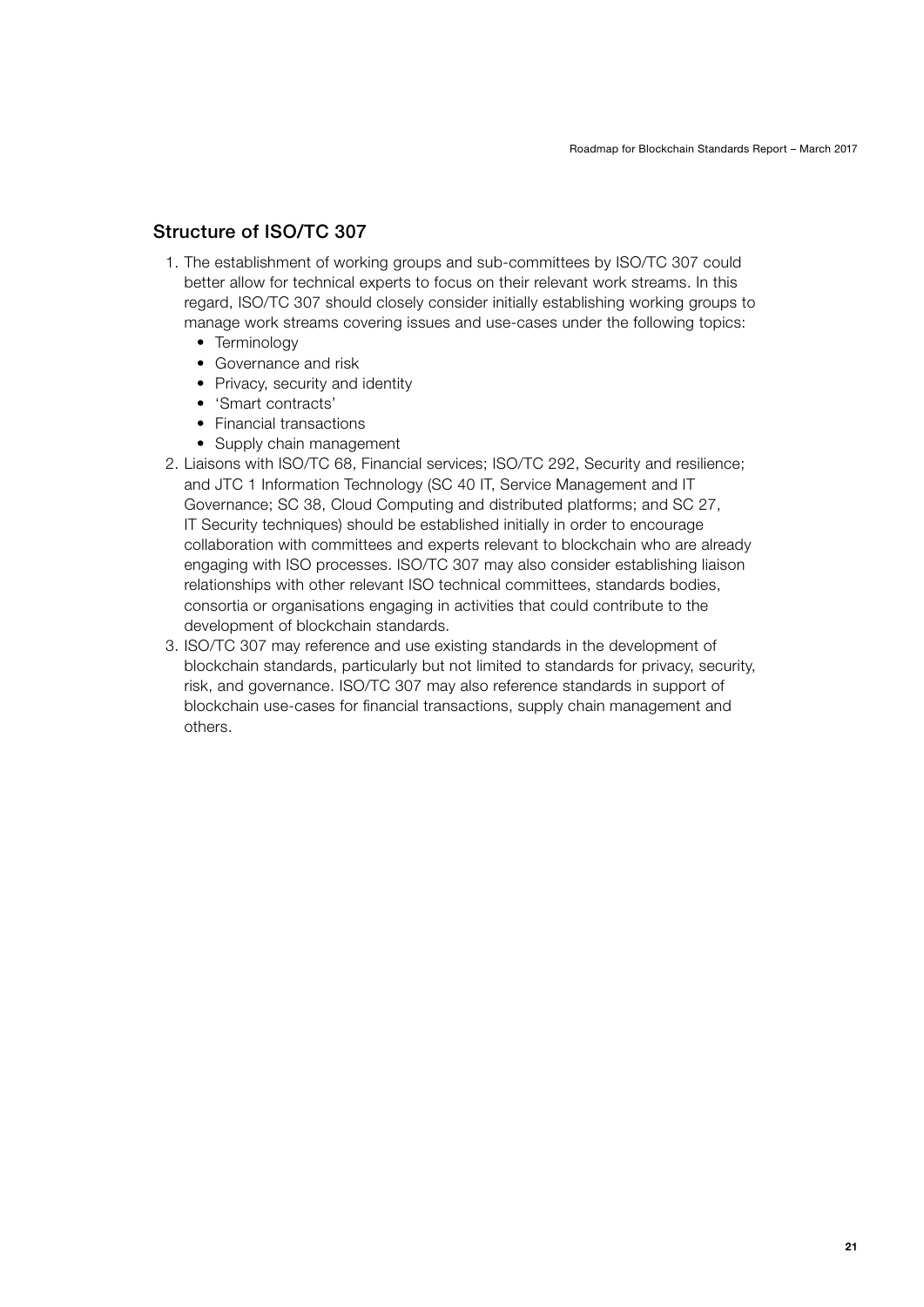### Conclusion

<span id="page-21-0"></span>**STANDARDS** 

The Roadmap for Blockchain Standards was developed through a collaborative and inclusive process involving the participation and contributions of key stakeholders representing government, industry, research and consumer organisations.

The stakeholders collectively assessed the priority standards-related matters for blockchain and the use-cases that Australia should be promoting internationally through ISO/TC 307.

This Roadmap supports the development of a collective Australian viewpoint on matters relevant to the development of International Blockchain Standards through ISO/TC 307. It provides a platform for discussions at the first international meeting.

The Roadmap will enable ISO/TC 307 under Australian leadership to pursue outcomes that will ultimately establish confidence in blockchain technologies and broader use and application of the technology globally.

In its capacity as Chair and holder of the ISO/TC 307 Secretariat, Australia must also give due consideration to all participating member nations of ISO/TC 307. The success of ISO/TC 307 is contingent upon the alignment between the objectives set out by Australian stakeholders as part of this Australian Roadmap and the objectives of all other participating members of ISO/TC 307.

# Forward Planning

Standards Australia will be working with Australian and international stakeholders over the coming years' in its capacity as the Secretariat for ISO/TC 307 to shape the future of international blockchain standards. Standards Australia's close collaboration with stakeholders and the standards development activities undertaken by ISO/TC 307 will be informed by the Roadmap for Blockchain Standards and the recommendations contained in this report.

Standards Australia recognises that stakeholders may ultimately not seek to develop international blockchain standards exactly in accordance with this Roadmap.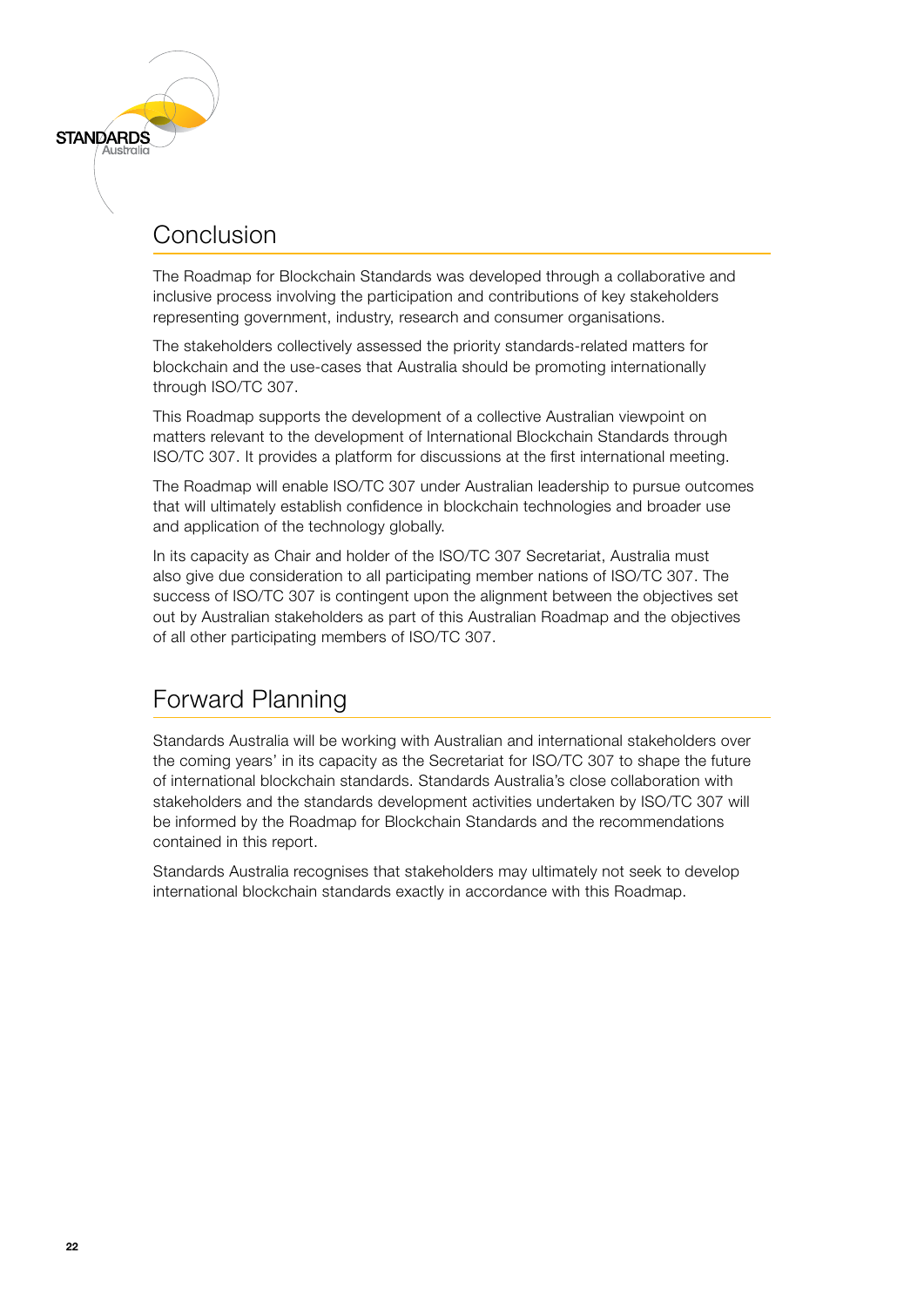## <span id="page-22-0"></span>More Information



#### Varant Meguerditchian

General Manager Stakeholder Engagement Standards Australia T: +61 2 9237 6119 E: varant.meguerditchian@standards.org.au

Mr Varant Meguerditchian is General Manager Stakeholder Engagement at Standards Australia. In this role he is responsible for engagement with legislators, Commonwealth and jurisdictional government departments as well as industry, business and professional organisations to address various issues of Australian public interest. He is also responsible for Australia's international engagement with the ISO and IEC.

After joining Standards Australia in 2012, Mr Meguerditchian held roles in the stakeholder engagement and public affairs teams, working to influence and shape key policies across a number of sectors including: information technology; communications; energy; e-health; and business.

Mr Meguerditchian previously served on the Board of ANC Australia as President and Executive Director. He additionally has several years' experience in the banking industry.

Mr Meguerditchian holds a Master of Management from Macquarie University and a Master of International Relations from Griffith University. He has served as an Infantryman in the Australian Army Reserve. Mr Meguerditchian is currently based in Sydney.

### About Standards Australia

Founded in 1922, Standards Australia is an independent, not-for-profit organisation, recognised by the Commonwealth Government as the peak non-government Standards development body in Australia. It is charged by the Commonwealth Government to meet Australia's need for contemporary, internationally-aligned Standards and related services. The work of Standards Australia enhances the nation's economic efficiency, international competitiveness and contributes to community demand for a safe and sustainable environment.

#### www.standards.org.au